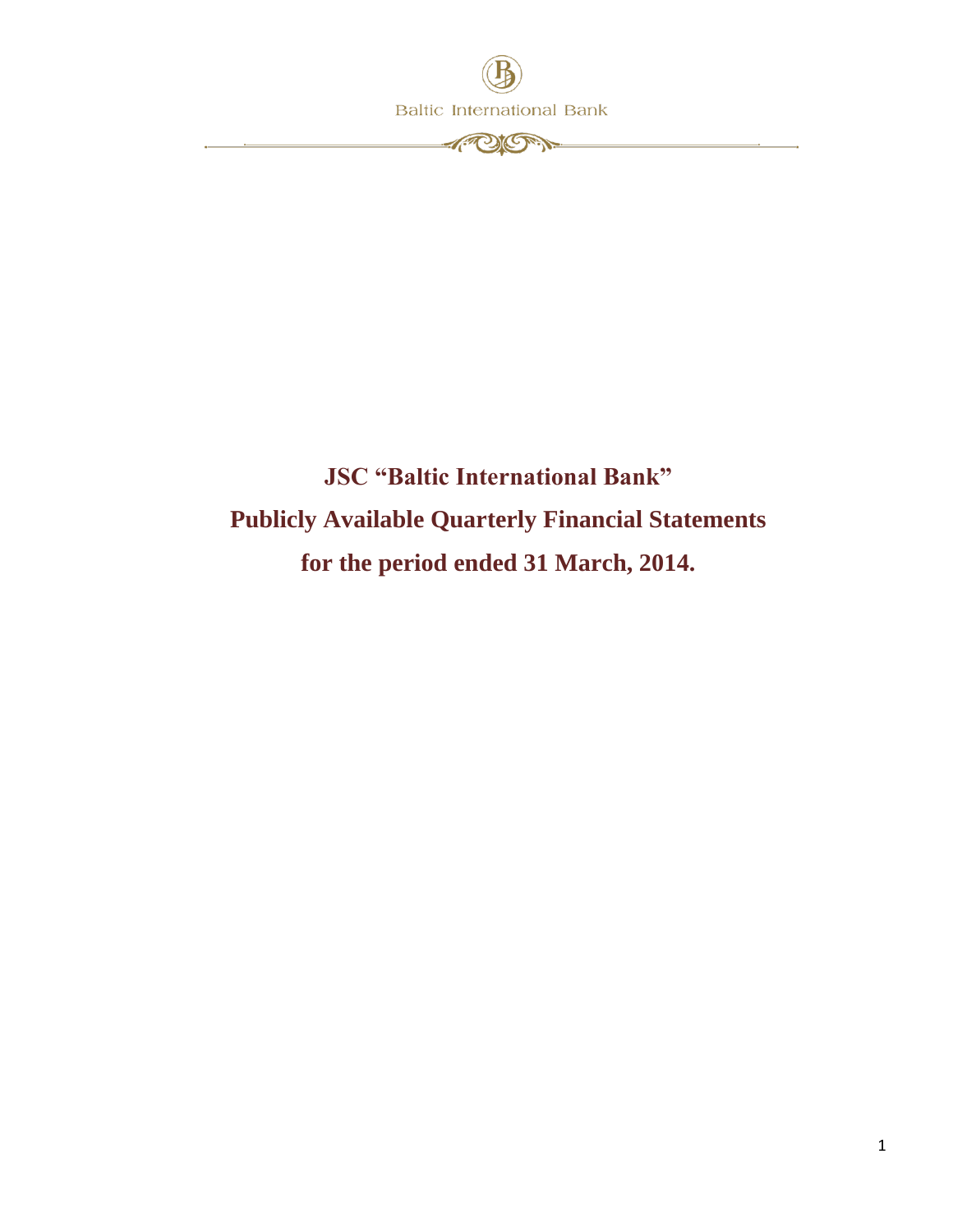**APION** 

#### **Table of contents**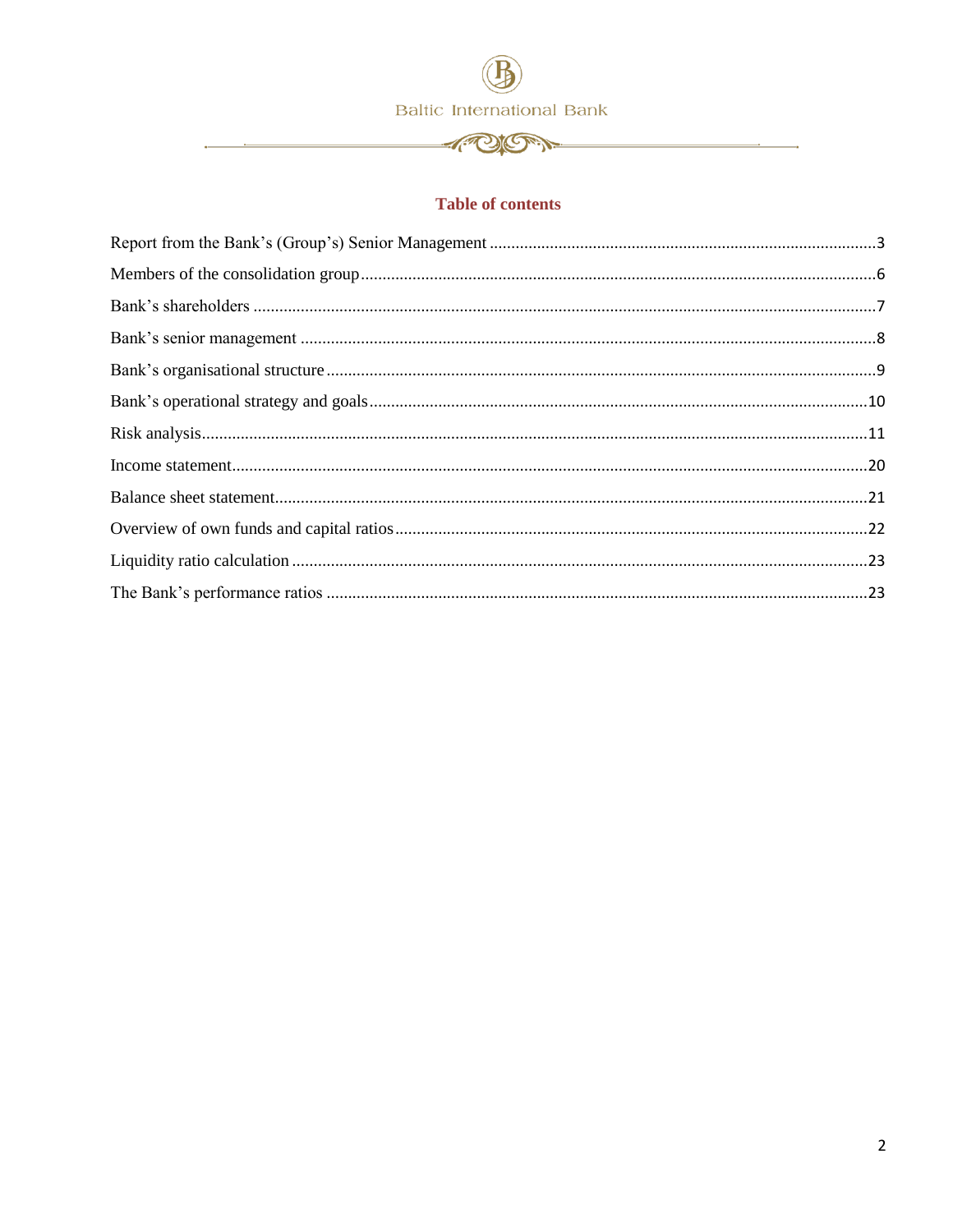

#### <span id="page-2-0"></span>**Report from the Bank's (Group's) Senior Management**

The global financial system undergoes a series of transitions along the path toward greater global stability. While the economy is showing more convincing signs of strength, the countries are moving toward normalising their monetary policies. However, the dynamics is hindered by geopolitical risks arising from country- and regionallevel conflicts, which may potentially pose threats, including a threat to the financial stability.

Currently, the implementation of the Regulation (EU) No 575/2013 of the European Parliament and of the Council (the Basel III regulations) is of crucial importance in reinforcing the stability of the European financial system and maintaining sustainability in the financial sector during crisis situations. Higher minimum capital adequacy requirements (take effect in 2014) and new liquidity coverage ratio (LCR) requirements (due to take effect in 2015) are aimed at eliminating the deficiencies in financial regulation revealed by the global financial crisis.

In 1Q 2014, JSC . Baltic International Bank" (hereinafter referred to as the Bank) embarked on implementing the new bank capital and liquidity requirements, thus ensuring that the Bank's capital adequacy ratio is found in full conformity with the new requirements already this year. Measures taken by the Bank enable it to prepare to meet the proposed liquidity requirements and to test the new liquidity management techniques. 1Q 2014 proved to be successful both for the Bank and the Group (the Group's figures are shown in brackets). The Bank's operations continued to grow, and the Bank's key performance indicators (are regarded as a measure of its stability and reliability) remained at high level. As at 31 March 2014, the Bank's assets reached 368.03 million euros (368.46 million euros), up 9.32% or 31.37 million euros compared to December 2013.

In 1Q 2014, more than 50% of the assets, of which 92.26% represent 'due from credit institutions', were placed in liquid reserves. The Bank maintained a high-level liquidity ratio in 1Q 2014. The average first-quarter liquidity ratio exceeded 70%. The ratio was 76.86% as at 31 March 2014, a 5.33 percentage-point rise over the figure as of 31 December 2013 (31.12.2013: 71.53%). The liquidity ratio was boosted by the growth of customer deposits and subsequent allocation of customer-placed resources in highly liquid assets.

While implementing the Regulation (EU) No 575/2013 of the European Parliament and of the Council, Bank increased the portfolio of highly liquid securities in 1Q 2014. The portfolio totalled 19.37 million euros as at 31 March 2014 (31.12.2013: 11.76 million euros), and the per-quarter growth of the portfolio was 64.65% or 7.61 million euros. Traditionally, fixed-income debt securities represented the major holding within the securities portfolio (68.61% of the portfolio). To meet the new bank capital and liquidity requirements, in 1Q 2014 the Bank invested in debt securities issued by prime-category issuers, namely, the central governments of Latvia and Lithuania and bonds issued by multilateral development banks (MDBs), whose total percentage was 45.32% of the portfolio as at 31 March 2014. It's worth mentioning that in 1Q 2014 the Bank sold the whole portfolio of securities issued by Ukrainian issuers, taking into consideration heightened risks and preferring more liquid and safe investments. As a result, over 60% of the total portfolio comprised investment-grade securities (rated Baa3 and higher) as at 31 March 2014.

The Bank's loan portfolio reached 98.68 million euros (96.94 million euros) as at 31 March 2014 and represented 26.81% of the Bank's assets. The Bank's portfolio continues showing stable credit-quality indicators. As at 31 March 2014, the percentage of loans past due 90+ days remained almost unchanged and was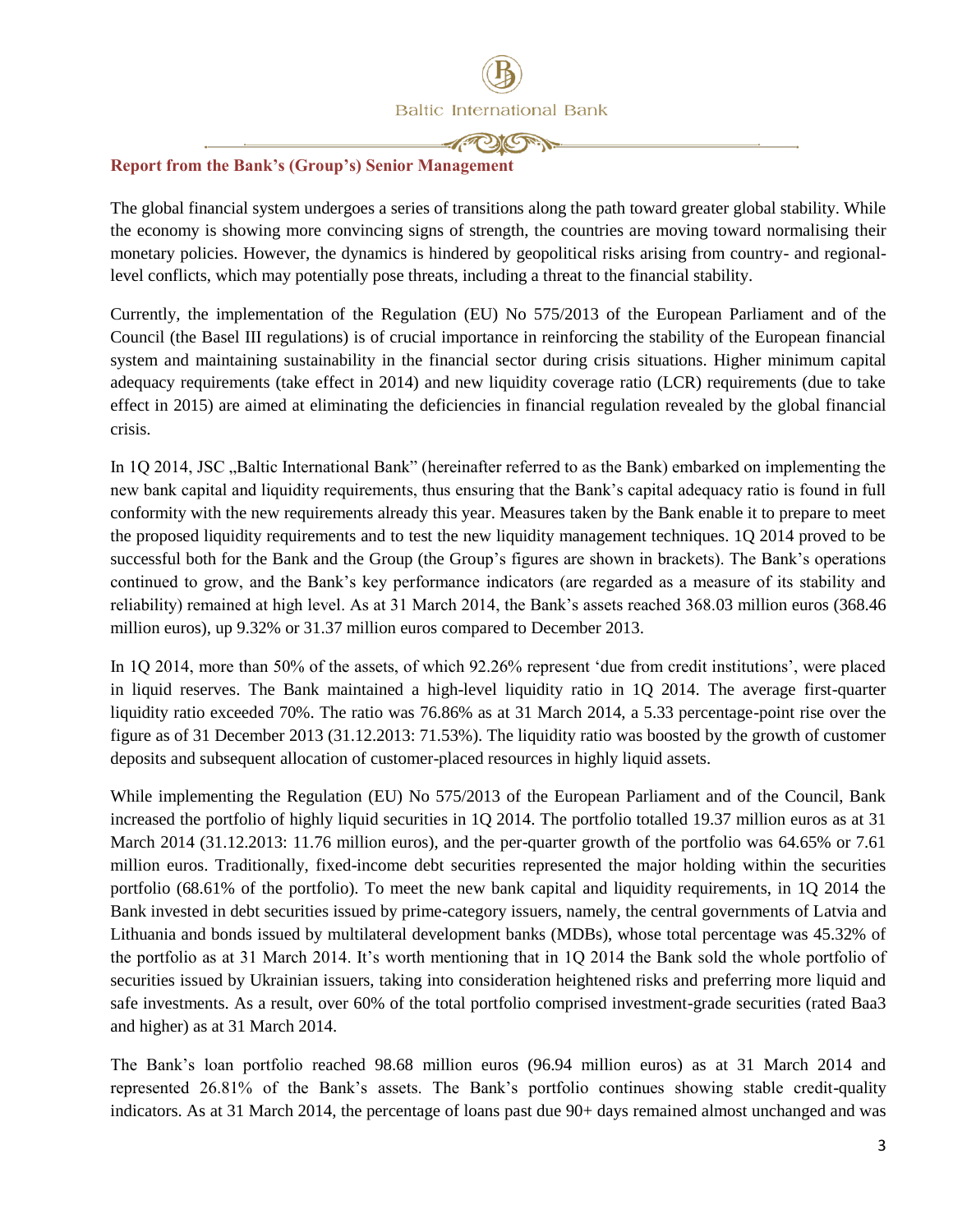**MOKAN** 

11.53% (11.74%) of the loan portfolio (31.12.2013: 11.09% (11.31%)). Allowances for loan losses have not changed and totalled 5.70% of the loan portfolio (31.12.2013: 5.46%).

The customer acquisition programme proved to be a success. In 1Q 2014, the Bank-held volume of customer deposits grew by 12.78% or 35.18 million euros. As at 31 March 2014, the deposits totalled 310.47 million euros (92.78% of the total liabilities). Customer deposits remain the primary source of financing the Bank's operating activities. Since the beginning of the year, the total customer assets (which comprise deposits, the issued debt securities, assets under management and brokerage portfolio) have increased by 8.58% to reach 524.90 million euros.

To continue the funding base diversification commenced in 2013, the Bank launched several new bond issues during the reporting period. The bonds were issued under the Programme No 1. As at 31 March 2014, the customers held the Bank's bonds 8.23 million euros worth. When investing their own funds in the bonds, the Bank's customers preferred two-year maturity bonds that made up 86.01% of the total issue.

The shareholders' equity totalled 33.40 million euros as at 31 March 2014 (31.12.2013: 33.34 million euros). The capital adequacy ratio (CAR) was 15.53% (15.31%). Amidst an active growth of the Bank's business, the appropriate-level CAR was fostered by growth of new subordinated deposits. In 1Q 2014, the subordinated deposits grew by 10.38% to reach to 12.25 million euros as at 31 March 2014.

On a year-over-year basis, the Bank's operating income grew by 8.80% to reach 3.09 million euros (3.12 million euros). The customers increasingly used payment and settlement services, brokerage and trust services as well as card products. The net fee and commission income therefore increased in 1Q 2014 by 41.41% or 400 thousand euros year-over-year. The percentage of the net fee and commission income within the operating income has grown to 44.18% from 33.99%. It is indicative of the diversification of the Bank's income sources. The net fee and commission income, which made up 47.28% of the total operating income as at 31March 2014 (31.12.2013: 52.50%), still remains the primary source of income. The percentage of the net fee and commission income continues to grow as planned.

In 1Q 2014, the Bank has undertaken a series of cultural projects. In February 2014, the premiere of the film "I WILL NOT DIE" was held. Dedicated to Ilmars Blumberg, the film was initiated by a patron of arts Valeri Belokon and sponsored by the Bank. The film signifies a continuance of the partnership with a famous Latvian artist Ilmars Blumberg. Originally, fundamentals of the partnership were laid down in 2009. In autumn of 2013, the artist celebrated his 70-year jubilee. The Bank supported his solo exhibition titled "I Will Not Die", and the edition of the eponymously-named book about Blumberg's life and art.

In March 2014, the Chairperson of the Bank's Board Ilona Gulchak was elected as a member of the ACBL Council for a three-year term at the annual meeting of the members of the Association of Commercial Banks of Latvia (ACBL).

In recognition of the value and importance of its services, the Bank received two awards in the "Gold Coin 2014" competition (the competition was closed in March 2014). The Bank's 'Deposit 33' ranked third in the 'Export of Financial Services' category. Also, Bank was the third-place award recipient in the 'Sustainability Solutions' category for its project . Conference dedicated to Baltic International Bank's 20-year anniversary and bringing together world-level experts".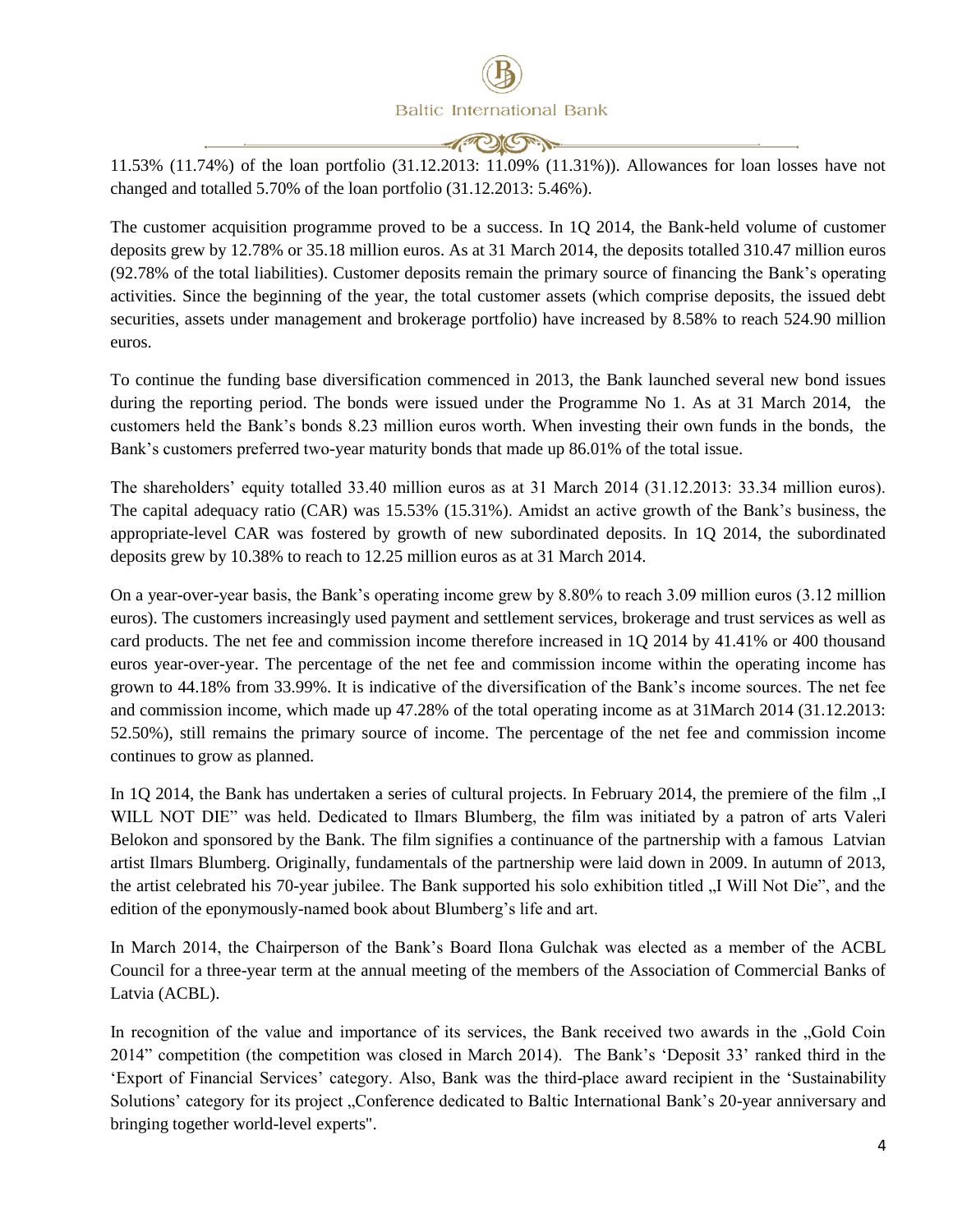

With first-quarter success, the Bank is well positioned to boldly pursuing its development goals in 2014.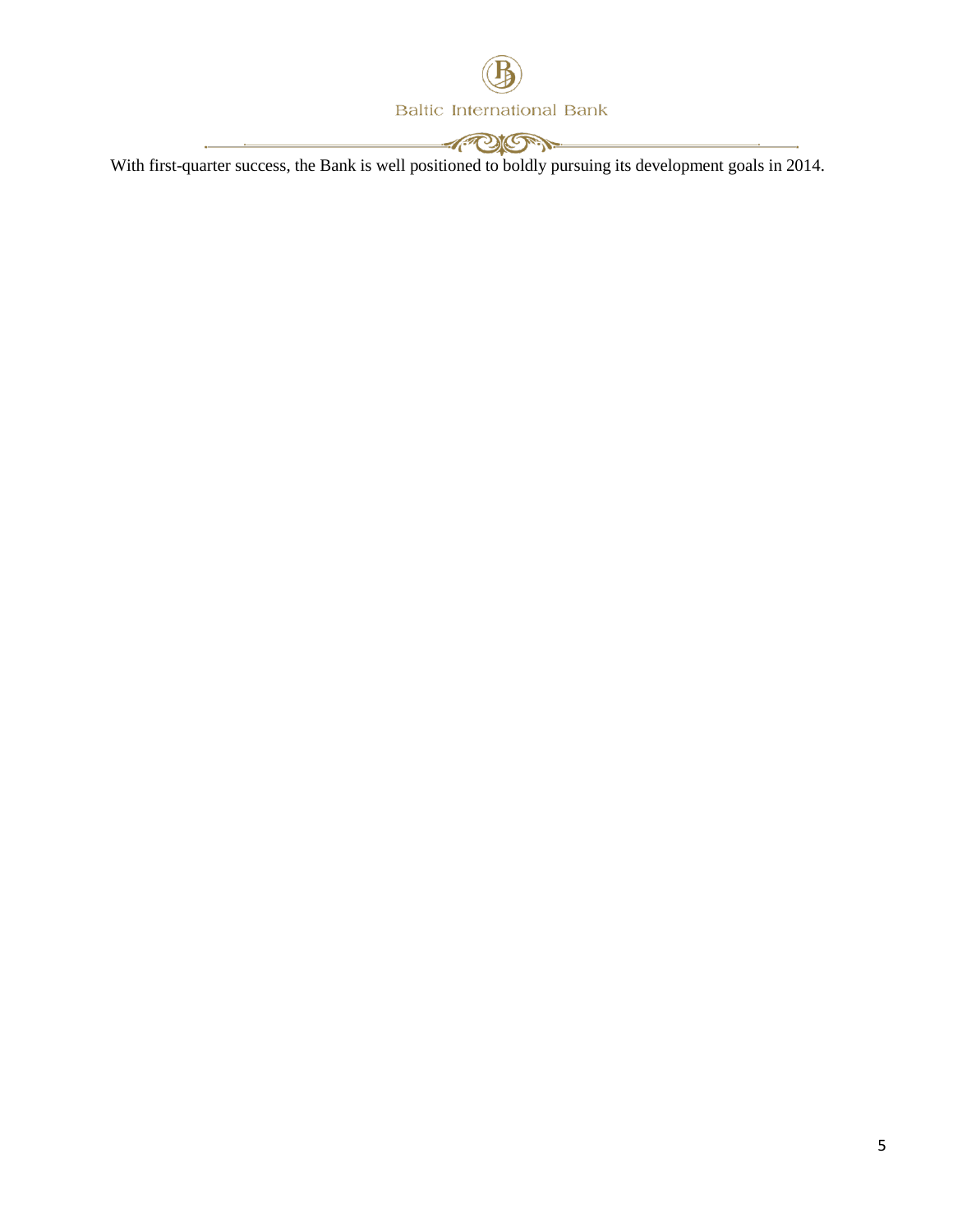



#### <span id="page-5-0"></span>**Members of the consolidation group**

×

| $N_2$ | Company name and registration number                                 | Code of registration state and | Institution | Ownership        | Percentage of     | Rationale behind              |
|-------|----------------------------------------------------------------------|--------------------------------|-------------|------------------|-------------------|-------------------------------|
|       |                                                                      | address                        | type $11$   | interest $(\% )$ | voting rights (%) | the inclusion                 |
|       |                                                                      |                                |             |                  |                   | within the $\text{group}^2$ . |
|       | AS "Baltic International Bank", 40003127883 LV, Kalēju iela 43, Riga |                                | <b>BNK</b>  | 100              | 100               | PC                            |
|       | SIA "BIB Consulting", 50103457291                                    | LV, Grēcinieku iela 6, Riga    | <b>SE</b>   | 100              | 100               | <b>PCS</b>                    |
|       | SIA "BIB real Estate", 40003868021                                   | LV, Kalēju iela 41, Riga       | OFI         | 100              | 100               | <b>PCS</b>                    |
| 4     | SIA "Gaujas īpašumi", 40103249888                                    | LV, Kalēju iela 41, Riga       | OFI         | 100              | 100               | <b>SCS</b>                    |
|       | SIA "Global Investments", 40003785660                                | LV, Merkela iela 6 - 11, Riga  | OFI         | 100              | 100               | <b>SCS</b>                    |

<sup>1</sup> BNK - bank; OFI - other financial institution; SE - supporting enterprise.

<sup>2</sup> PC - parent company; PCS- parent compaby subsidiary company; SCS - subsidiary company subsidiary company.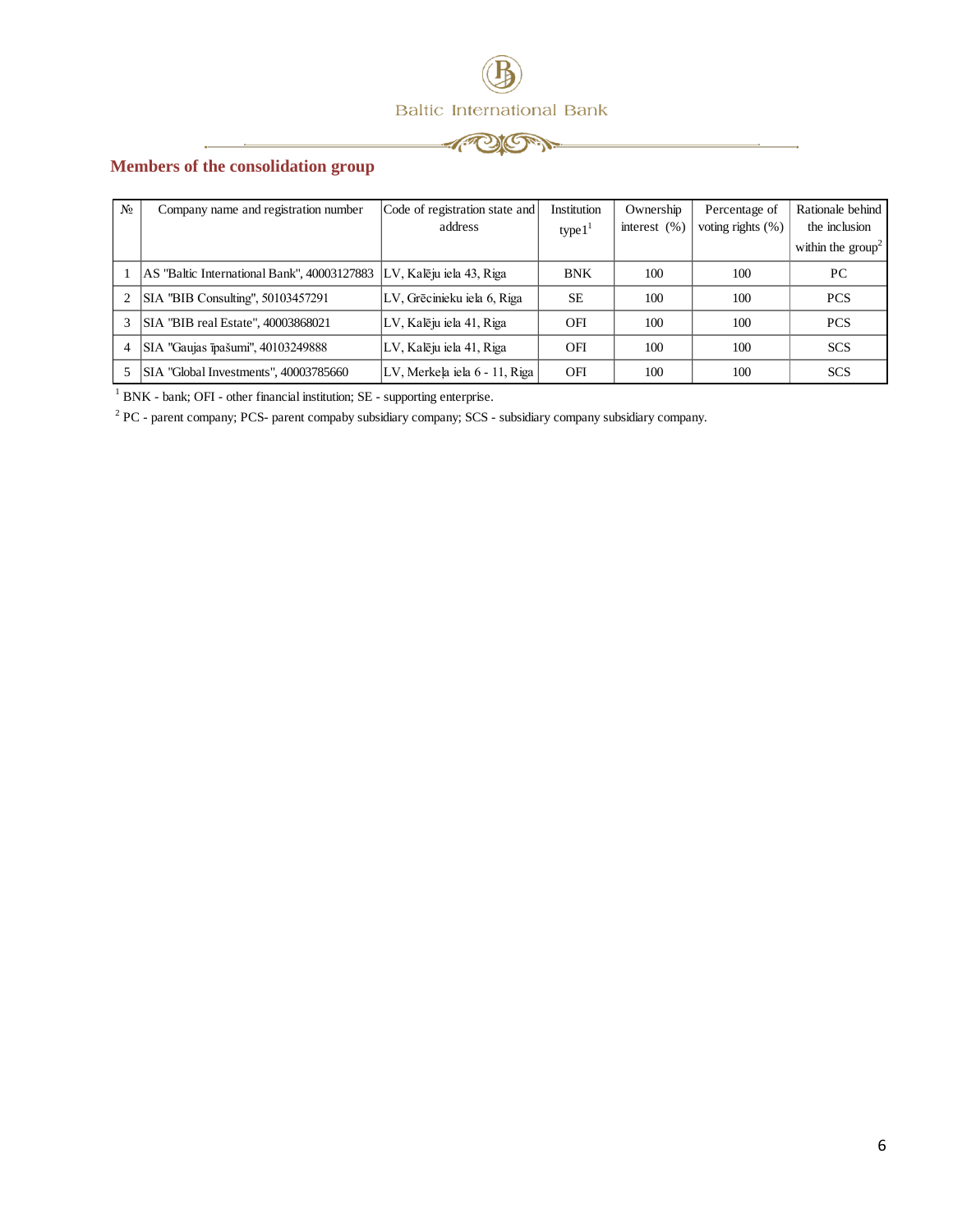

#### <span id="page-6-0"></span>**Bank's shareholders**

The Вank's share capital totals EUR 29 556 042 and is divided into 4 154 421 ordinary shares carrying identical voting rights. All shares are registered. Each share carries the right to one vote at the meetings of shareholders, a right to receive dividends as declared from time to time and a right to residual assets. Each share has a par value of EUR 7,11435905.

Of the Bank's 93 shareholders, 28 are corporate entities and 65 are private individuals.

Listed below are the shareholders who control more than 10 percent of the shares in the shareholders' equity:

- Valeri Belokon  $69,89467\%$
- Vilori Belokon  $30,00969\%$ .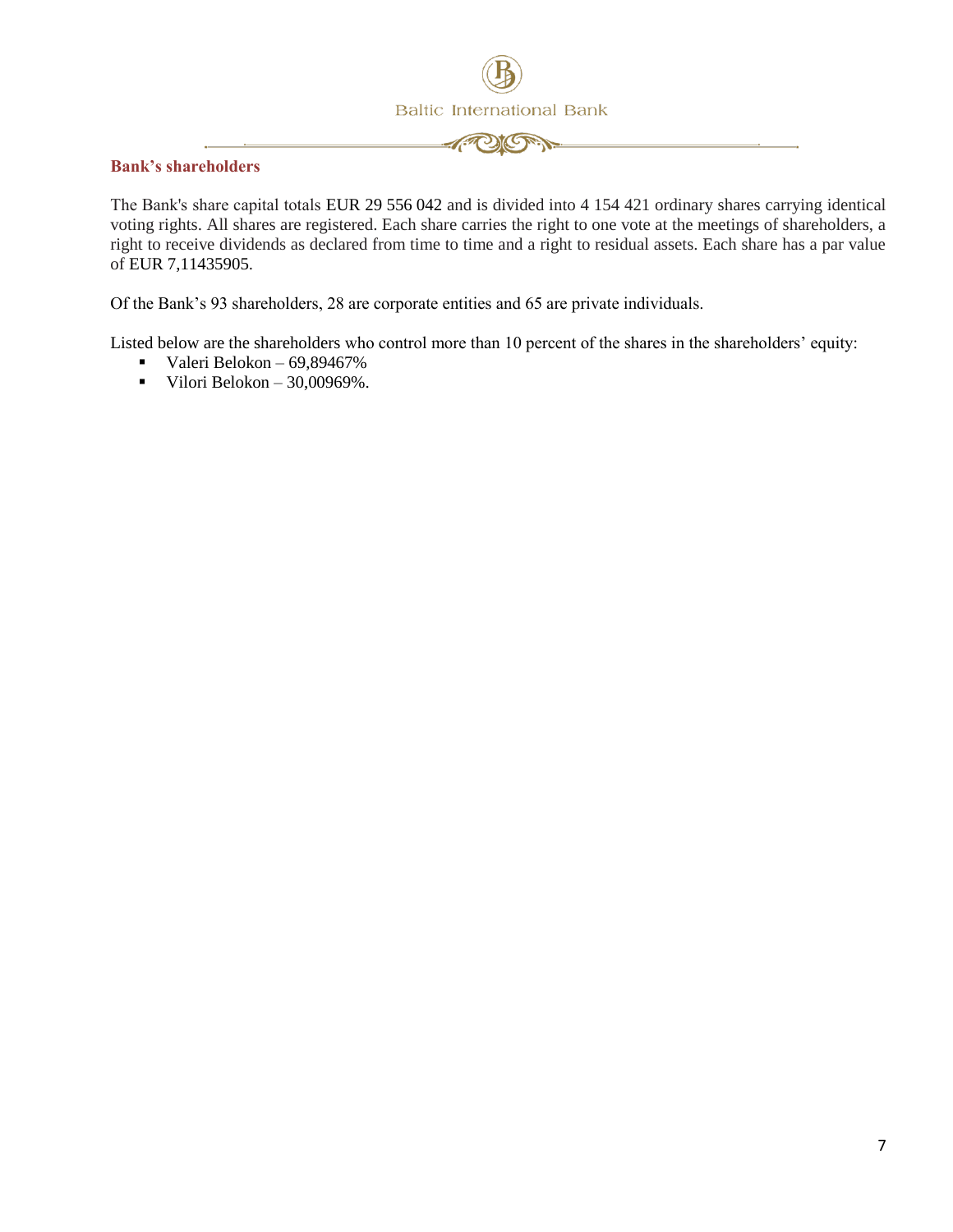



<span id="page-7-0"></span>**Bank's senior management**

#### **Supervisory Council (31.03.2014)**

| Name and surname | Position                          |
|------------------|-----------------------------------|
| Valeri Belokon-  | Chairperson of the Council        |
| Albert Reznik    | Deputy Chairperson of the Council |
| Vlada Belokon    | Member of the Council             |

#### **Management Board (31.03.2014)**

| Name and surname  | Position                        |
|-------------------|---------------------------------|
| Ilona Gulchak     | Chairperson of the Board        |
| Natalja Tkachenko | Deputy Chairperson of the Board |
| Alon Nodelman     | Member of the Board             |
| Dinars Kolpakovs  | Member of the Board             |
| Janis Apelis      | Member of the Board             |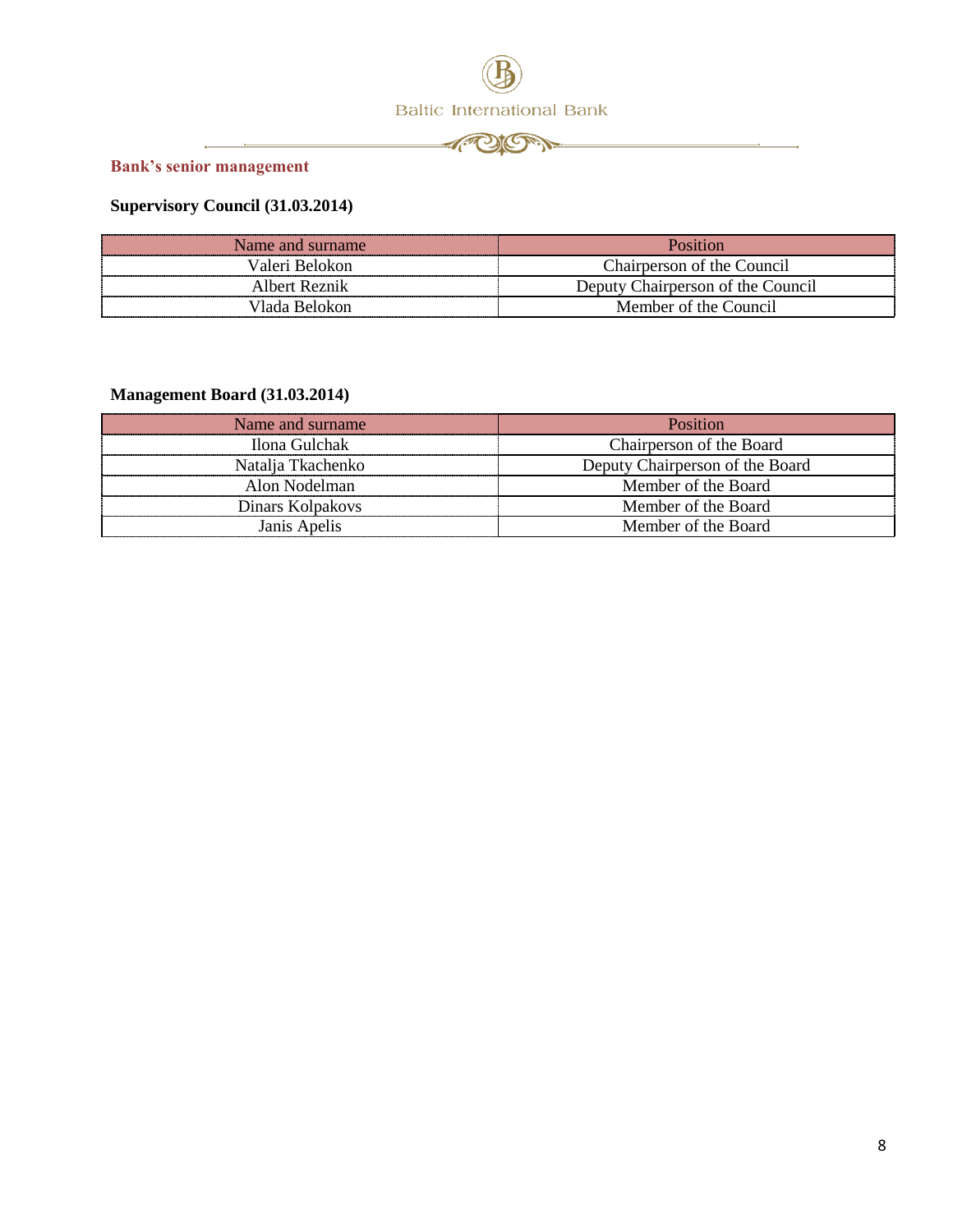

**Bank's organisational structure**

The Bank maintains representative offices in Moscow (Russian Federation), London (UK), and Kyiv (Ukraine).

<span id="page-8-0"></span>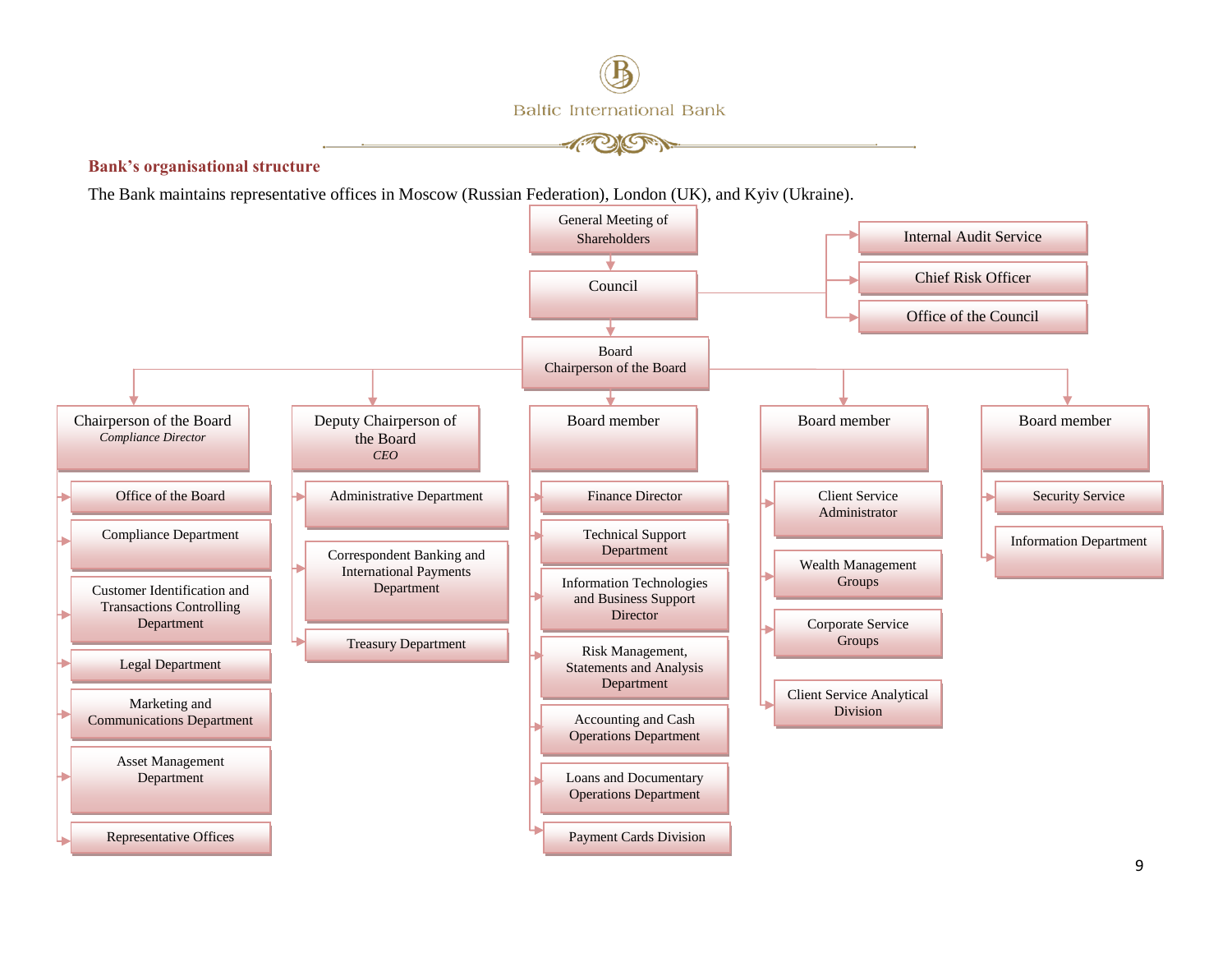



#### <span id="page-9-0"></span>**Bank's operational strategy and goals**

**Our mission** is to become a boutique and prominent bank in the Baltic region, specifically designed to provide family wealth management (FMW) to high-net-worth individuals (HNWIs).

A 'customer-comes-first' attitude:

- Customer family's welfare and comfort: banking comfort, financial comfort, and life comfort
- Family business interests

Family wealth management services for affluent families: dynamic and proactive development, moderate risk.

Family wealth is managed through

- structuring banking products according to 3 comfort levels: banking comfort, financial comfort, and life comfort;
- broadening the range of banking services to include investment offerings: asset management, alternative investments, equity investments, and brokerage services;
- developing non-financial services: tax and legal advice; structurisation, protection and inheritance of assets; lifestyle management.

While developing and offering banking product, Bank applies an open-architecture approach.

Bank's target markets to acquire new customers:

- **Russia**
- **Ukraine**
- **Belarus**
- United Kingdom
- **Latvia.**

#### **Our values:**

- Stability. Our conservative attitude to risk-taking has enabled us to tide over difficulties arising from the global and regional financial crisis. Wealth protection and capital preservation is our main priority.
- Trust. Customer-centric approach, reliability, high-quality service, outstanding reputation, and confidentiality
- Flexibility. Maximum comfort for every client's family in any time, any place, and any situation.
- Exclusiveness. Today's readiness for tomorrow's challenges.
- Professionalism. Understanding the features specific to Western and Eastern markets, experience in elaborating individual solutions.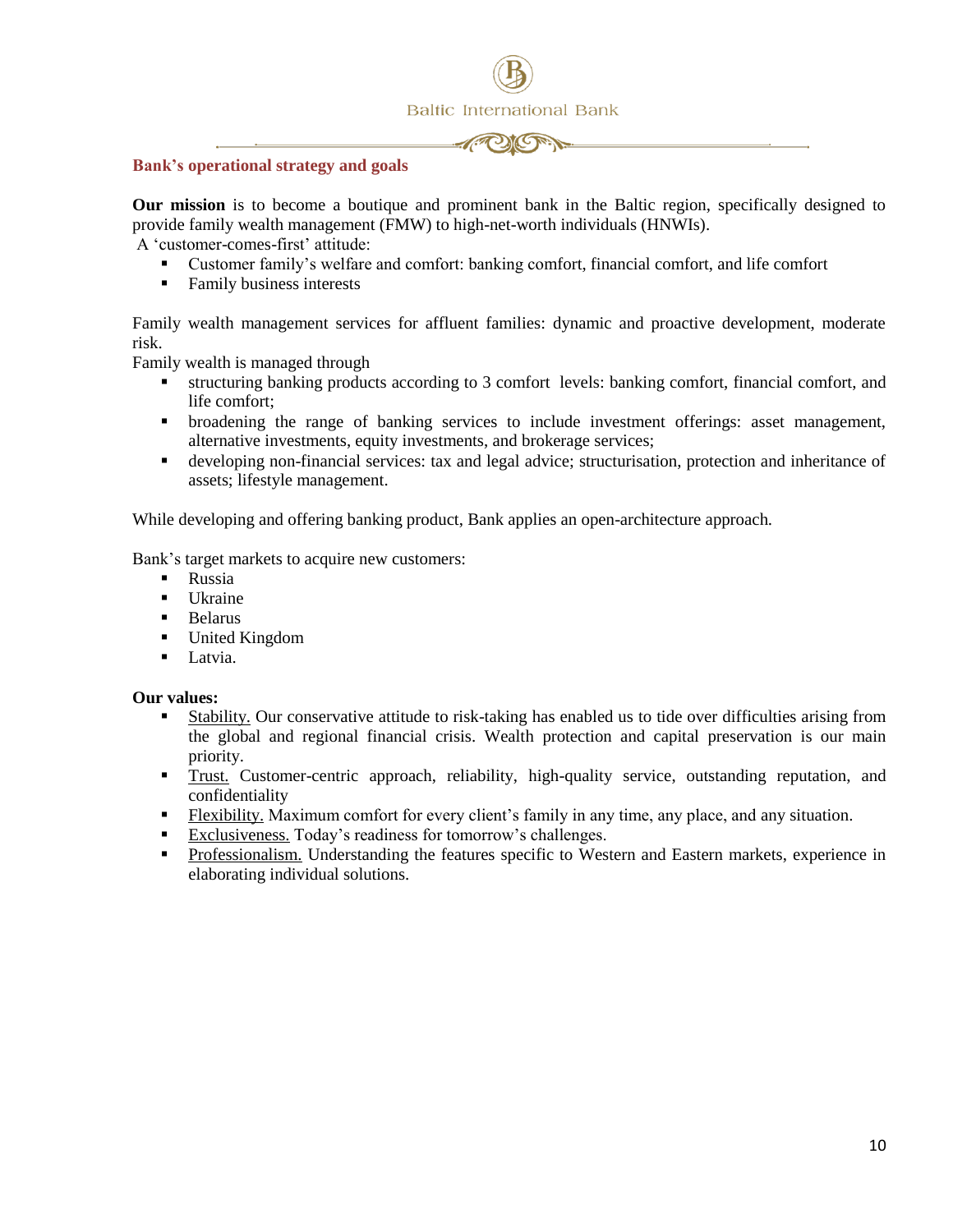

#### <span id="page-10-0"></span>**Risk analysis**

The Bank's (Group's) business is exposed to various risks, of which core risk categories are credit risk, liquidity risk, market risks (including foreign exchange risk, interest rate risk) and operational risk. All of the risks stem from the impairments of the borrower's credit solvency, exchange rate fluctuations, interest rate fluctuations, personnel errors, and other factors.

The Risk management process comprises four steps:

- **Filter** risk identification:
- **F** risk evaluation:
- risk management;
- $\blacksquare$  risk supervision.

Risk identification process stipulated development of a portfolio of all risks associated with the Bank's (Group's) business. Risks inherent in the Bank's (Group's) activities are identified in accordance with the Bank-adopted Procedure for Identifying Significant Risks.

The Bank applies various qualitative and quantitative techniques that are useful for prevention of and timely response to increasing risk conditions.

Risk management is part of organisational decision-making with respect to:

- risk mitigation (eg. limit-setting, reduction of transaction volume);
- risk acceptance (eg. forming capital reserves);
- risk transfer (eg. insurance, hedging).

Risk supervision involves an ongoing monitoring of the exposures, implementing an effective risk mitigation procedure and improving the procedure in response to market changes.

Risk management strategy is designed to ensure the optimal balance between expected risks and return.

The Bank's Board and committees continuously verify compliance with the regulatory requirements and guidelines outlined in the Bank's internal guidance documents. Bank has established a special-purpose organisational unit (the Risk Management Division.) whose main task is to ensure the management of risks inherent in the Bank's (Group's) business in order to timely prevent adverse impacts of various risks to the Bank's (Group's) financial condition.The Bank's Council approves strategies and policies relating to the assessment and management of risks and (at least once a year) analyses the internal reports containing the assessment of risks inherent in the Bank's (Group's) business.

In view of the expansion of the Bank's activity and the evolvement of the financial market, the Bank regularly improves its risk management system over which the Internal Audit Department maintains continuing control.

#### **Credit risk**

Credit risk is the risk that the Bank may sustain losses through a counterparty's or debtor's failure to meet contractual obligations vis-à-vis the Bank.

*Main sources of credit risk:*

- Borrower's inability to meet all financial obligations in a timely fashion;
- Deterioration in the borrower's financial condition;
- Changes in the country's economic and political environment and restrictions imposed by governmental authorities.

#### Lending business

The Bank issues loans in accordance with the Loan Policy. The Bank conducts, in a timely manner, credit quality assessment (CQA), estimates potential losses, and regularly verifies quality of the outstanding loans in order to prudently estimate an impairment loss on the loans and to determine the impairment loss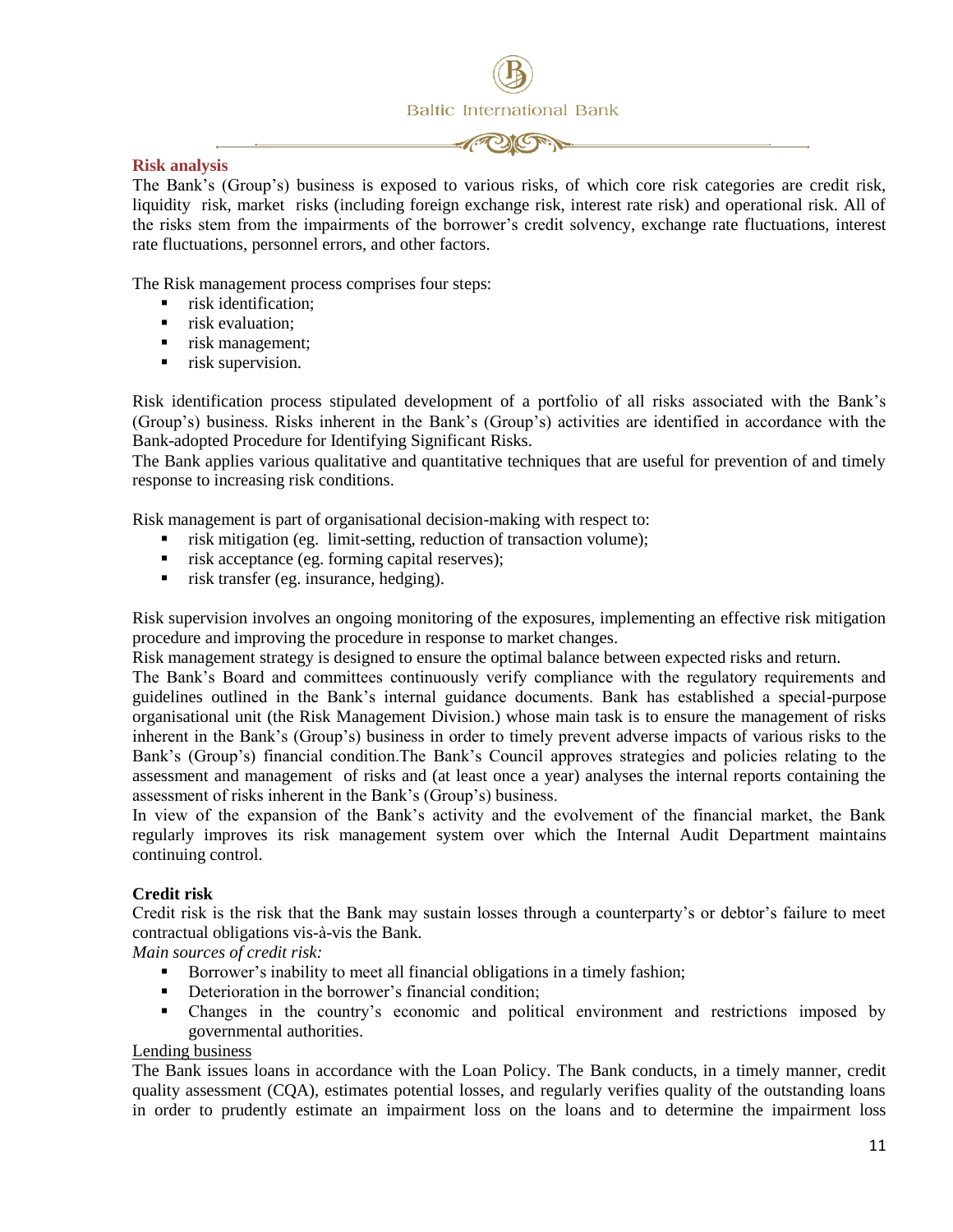allowance to be recognised in the financial statements as of the reporting date. At the Bank, the credit risk management process essentially involves two distinct phases: credit risk management before issuing a loan and credit risk management after issuing the loan.

Before issuing a loan, the Bank analyses:

- loan purpose and loan repayment sources;
- borrower's current risk profile, including the types of risk already taken on by the borrower; the value of an asset used as loan collateral and its market liquidity; whether the loan to be taken out is in the same currency as the borrower's income;
- borrower's own contribution under the co-financing arrangement;
- sufficiency of borrower's (a natural person) incomes to cover debt-servicing expenses, taking into consideration the debt-service coverage ratio (DSCR) used by the Bank to determine whether the borrower will be able to pay off the loan; borrower's income stability, including the development of the economic sector or geographic region where the borrower's place of employment (which is an economic operator) is based and the operator's position in the market;
- borrower's (which is an economic operator) economic performance indicators, financial condition, the projected cash flow to be used for loan repayment; the development of the respective economic sector or geographic region and the borrower's position therein; competence of the borrower's management;
- borrower's relationship to a group of connected clients or a Bank-related parties;
- borrower's credit history at the Bank and information gathered from outside sources, including the Credit Registry;
- country risk, if a loan is granted to a non-resident borrower;
- availability, eligibility and sufficiency of the collateral, taking into consideration limit set for loanto-value-ratio (LTV), i.e. the relationship between a loan amount and the asset) that is the security for the loan; possibility for the collateral taker to dispose of or use the collateral under various scenarios;
- credit capacity (i.e. repayment ability) of third-party credit enhancers acting as guarantors for the Bank-provided loan;
- credit-granting terms and conditions and additional conditions expected to hedge against future changes in the borrower's risk profile.

The credit risk management process during the post-issuance period is carried out in accordance with the Procedure for Managing Credit Risk Inherent in the Loan Portfolio. The Procedure sets forth guidelines for identifying credit risk and its sources, credit risk assessment, measurement, management and control.

During the credit risk management process is divided into two steps: (1) assessment of the credit risk inherent in individual loans; (2) assessment of the credit risk inherent in the entire portfolio plus stress testing of the loan portfolio.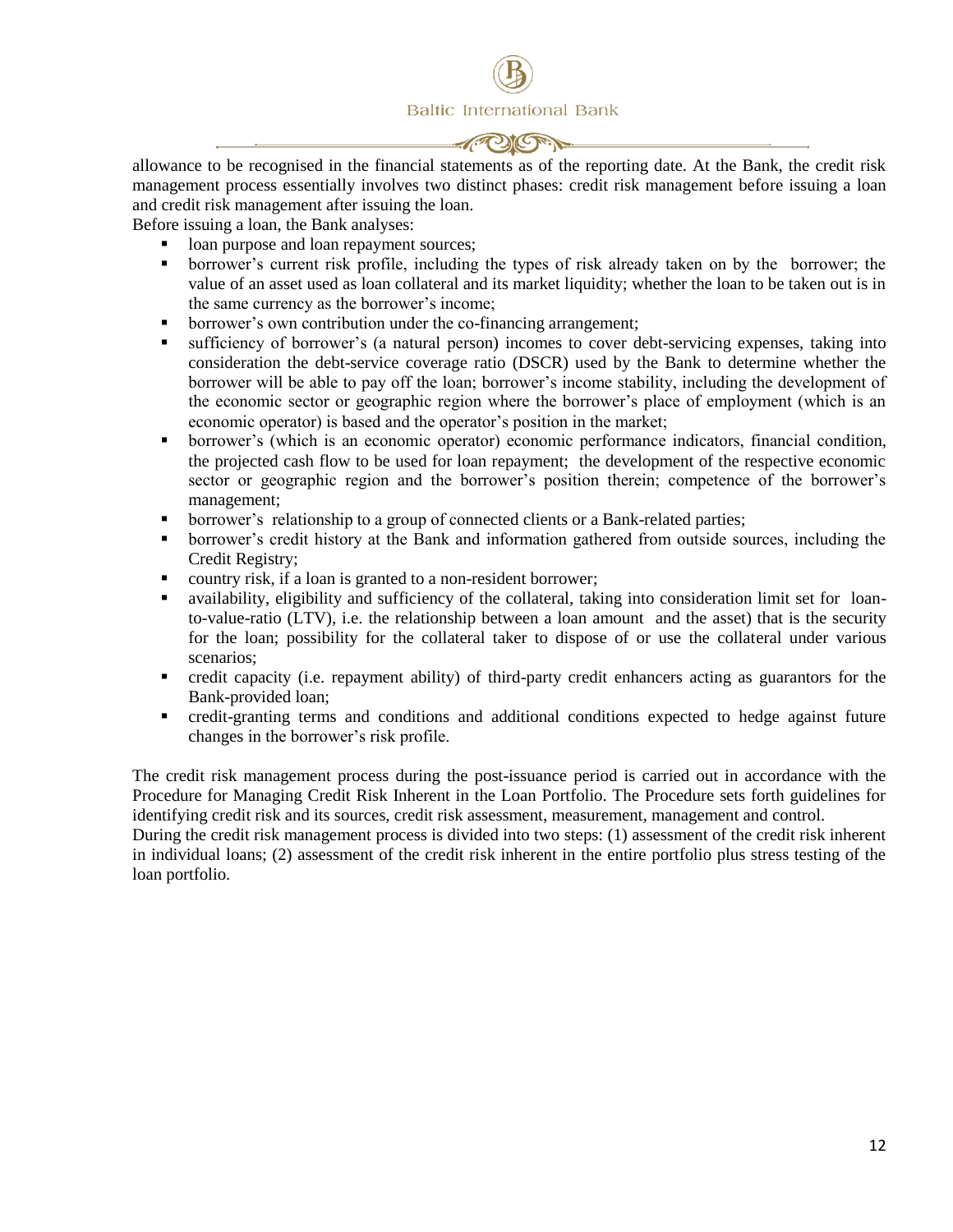| <b>CACUMOR</b><br>The following table provides information on the credit quality of the loan portfolio:<br>31.03.2014<br>31.12.2013<br>(audited)<br>(unaudited)<br>Loans |        |             |         |              |  |  |
|--------------------------------------------------------------------------------------------------------------------------------------------------------------------------|--------|-------------|---------|--------------|--|--|
|                                                                                                                                                                          | Group  | <b>Bank</b> | Group   | <b>B</b> ank |  |  |
| Overdue for more than 90 days (EUR'000)                                                                                                                                  | 14 823 | 14 823      | 14 9 52 | 14 9 52      |  |  |
| Overdue for more than 90 days less provisions (EUR'000)                                                                                                                  | 11 380 | 11 380      | 11486   | 11486        |  |  |
| Overdue for more than 90 days' as a percentage of the loan portfolio                                                                                                     | 14.46  | 14.17       | 13.95   | 13.65        |  |  |
| 'Overdue for more than 90 days less provisions' as a percentage of the<br>loan portfolio                                                                                 | 11.74  | 11.53       | 11.31   | 11.09        |  |  |

#### Securities portfolio

Securities-related credit risk (also known as default risk) is the risk that the Bank will sustain losses if the security's issuer and/or holder are unable or refuse to perform their obligations owed to the Bank, emanating from the securities issued and/or held.

The Bank-approved Procedure for Managing Securities Portfolio Risk sets forth the risk management objectives and risk assessment criteria in order to prevent the adverse affects of the securities portfolio-related credit risk on the Bank's financial condition. The Bank conducts the credit risk analysis and control both for its trading book and non-trading (banking) book.

To mitigate potential loss from transactions in securities, the Bank uses various techniques that allow Bank to prevent and identify, in a timely manner, the factors that increase the credit risk inherent in the securities.

As part of the securities portfolio-related credit risk analysis, the Bank evaluates the creditworthiness of the actual issuers and holders. The techniques applied include: monitoring of credit ratings assigned to the issuers; monitoring of the issuers' financial condition; monitoring of political and economic environment in particular countries (home countries of the actual issuers); monitoring of particular sectors of the economy (home countries of the actual issuers).

The financial condition of the actual issuers is analysed and the appropriate limits are imposed according to the Bank-approved Procedure for Evaluating Counterparties Involved in Transactions with Bank- and Customer-Owned Financial Instruments.

To hedge risks associated with securities-based transactions, the Bank has imposed limits to the risk inherent in the securities portfolio and limits to concentration of the securities portfolio.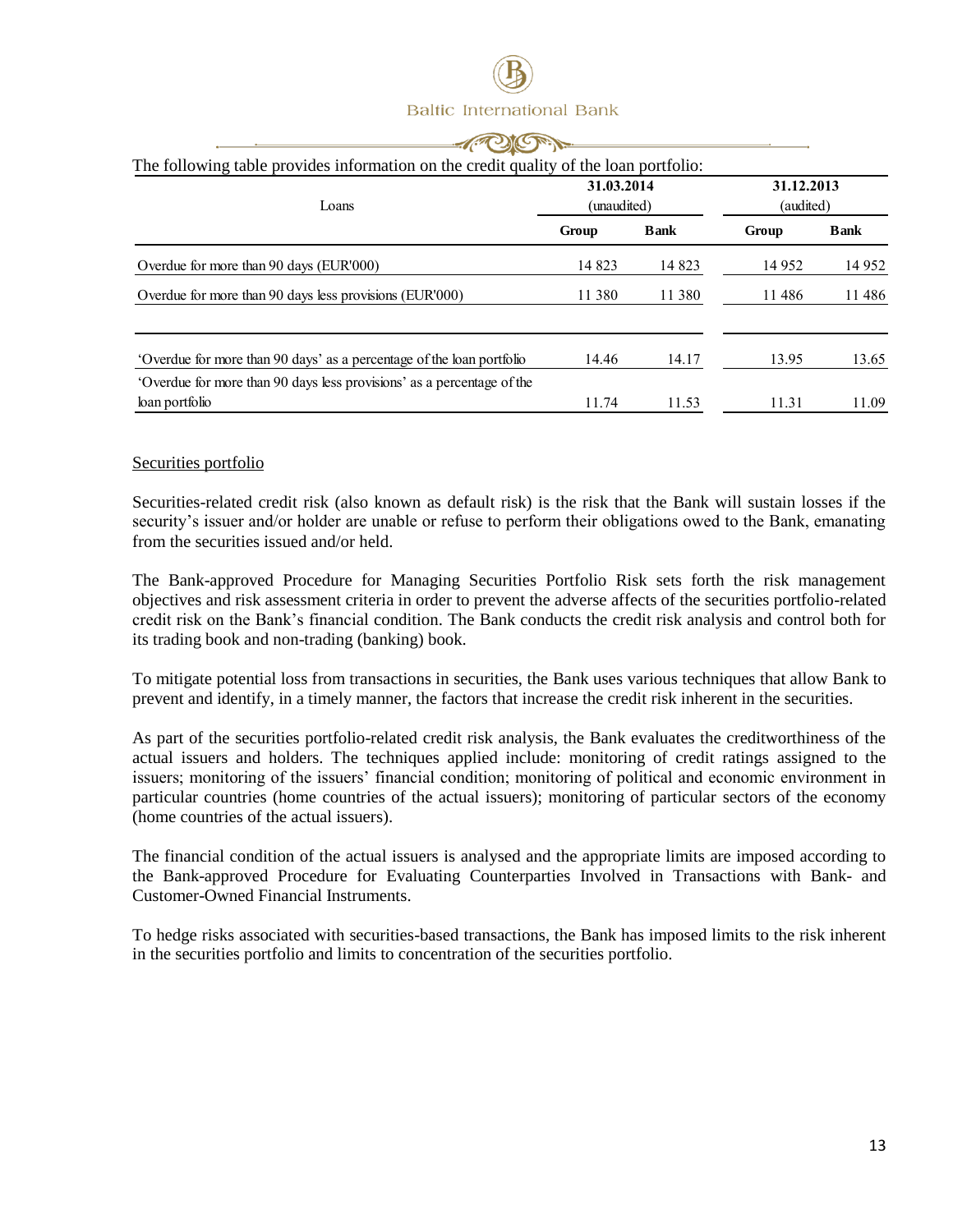| Sank's (Group's) securities portfolio broken down by country is: |                                                                                |                           |                                   |                  |  |  |  |
|------------------------------------------------------------------|--------------------------------------------------------------------------------|---------------------------|-----------------------------------|------------------|--|--|--|
|                                                                  |                                                                                | 31.03.2014<br>(unaudited) |                                   |                  |  |  |  |
|                                                                  | Financial assets<br>Financial assets<br>available for sale<br>held for trading |                           | Investments held<br>to maturity * |                  |  |  |  |
|                                                                  | <b>EUR'000</b>                                                                 | <b>EUR'000</b>            | <b>EUR'000</b>                    | <b>EUR'000</b>   |  |  |  |
| Russia                                                           | 841                                                                            | 0                         | 2 708                             | 3 5 4 9          |  |  |  |
| Multilateral Development Banks                                   | $\theta$                                                                       | 7 5 2 3                   | $\theta$                          | 7523             |  |  |  |
| United Kingdom                                                   | $\theta$                                                                       | 4 7 3 5                   | $\theta$                          | 4 7 3 5          |  |  |  |
| other countries                                                  | 803                                                                            | 489                       | 2 2 7 1                           | 3 5 6 3          |  |  |  |
| total                                                            | 1644                                                                           | 12 747                    | 4979                              | 19 370           |  |  |  |
| allowances                                                       | $\theta$                                                                       | $\theta$                  | $\theta$                          | $\boldsymbol{0}$ |  |  |  |
| book value                                                       | 1 644                                                                          | 12 747                    | 4979                              | 19 370           |  |  |  |

The Bank's (Group's) securities portfolio broken down by country is:

 *\*mark-to-market value doesn't differ significantly from book value*

#### Structure of investments held to maturity is as follows:

| <b>Securities</b>                                 |       | 31.03.2014<br>(unaudited) |                | 31.12.2013<br>(audited) |                |
|---------------------------------------------------|-------|---------------------------|----------------|-------------------------|----------------|
|                                                   |       | <b>Bank</b><br>Group      |                | Group                   | <b>Bank</b>    |
|                                                   |       | <b>EUR'000</b>            | <b>EUR'000</b> | <b>EUR'000</b>          | <b>EUR'000</b> |
| Debt securities of credit institutions            |       | 468                       | 468            | 2 3 0 4                 | 2 3 0 4        |
| Debt securities of private companies              |       | 2 0 4 2                   | 2 042          | 2 0 5 2                 | 2 0 5 2        |
| Debt securities of public non-financial companies |       | 590                       | 590            | 610                     | 610            |
| Debt securities of central governments            |       | 1879                      | 1879           | 747                     | 747            |
|                                                   | total | 4979                      | 4979           | 5 7 1 3                 | 5 7 1 3        |

#### Transactions with banks

The Bank assesses credit risk inherent in the Bank's transactions in order to ascertain the likelihood (i) of counterparty default (inability of the Bank's counterparties to timely fulfil their obligations owed to the Bank); (ii) decline in the Bank's profits as resulting from deterioration in the financial condition of the counterparties. Transactions with banks are conducted according to the Procedure for Managing Credit Risk Inherent in Transactions with Banks and Assigning Risk Categories.

Management of risks inherent in transactions with banks encompasses:

- analysis of credit capacity of the counterparty banks;
- assessment of concentration levels;
- analysis of financial performance indicators (FPIs) of the counterparty banks;
- **n** monitoring of credit ratings assigned to the counterparty banks;
- **Example 1** gathering non-financial information about the counterparty banks;
- **I** limit-setting.

Transactions with banks specified by credit ratings: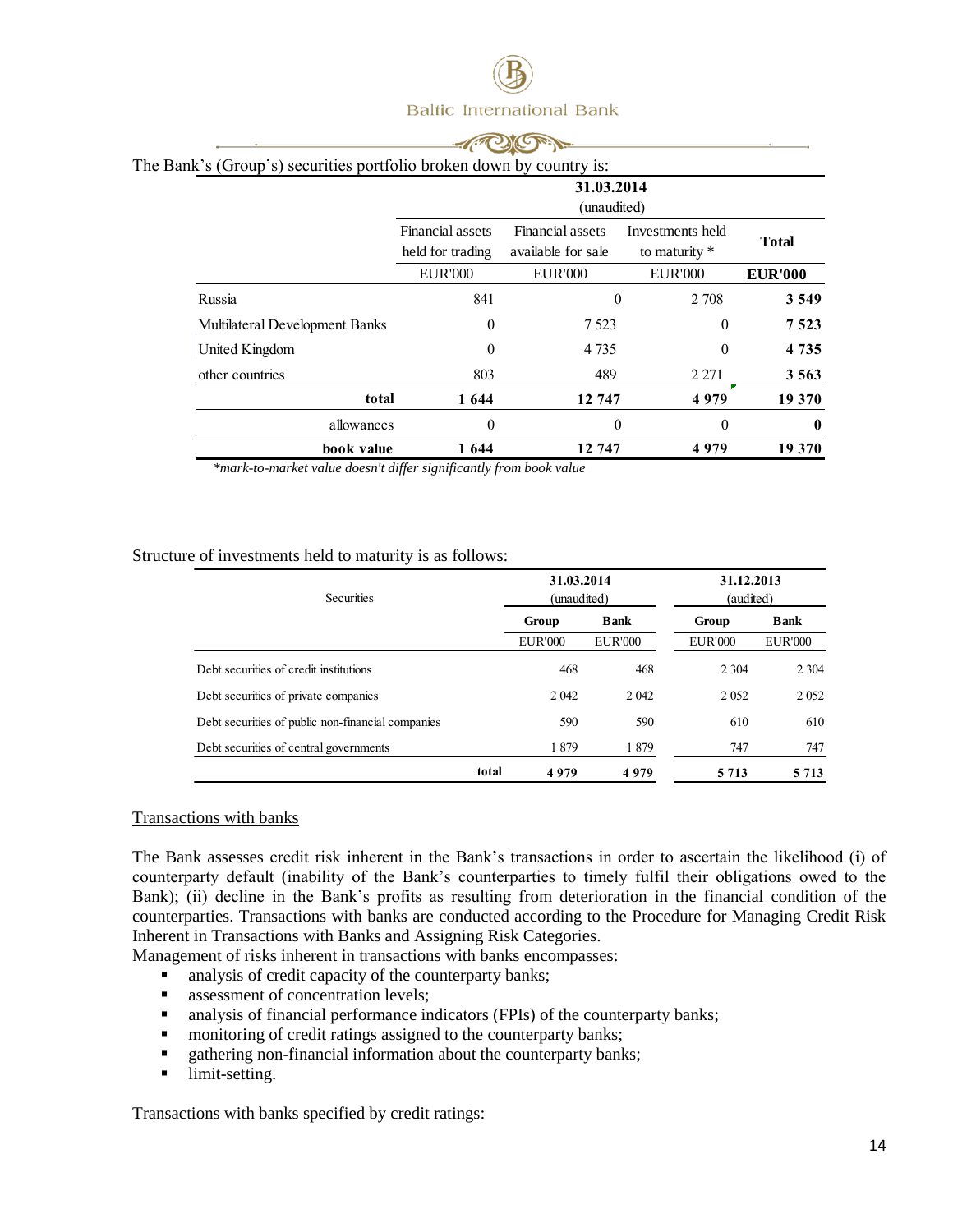

|                    |            | 31.03.2014<br>(unaudited) |                  | 31.12.2013       | (audited)        |  |
|--------------------|------------|---------------------------|------------------|------------------|------------------|--|
| Credit ratings     |            | Group                     | <b>Bank</b>      | Group            | <b>Bank</b>      |  |
|                    |            | <b>EUR'000</b>            | <b>EUR'000</b>   | <b>EUR'000</b>   | <b>EUR'000</b>   |  |
| Rated Aaa to Aa3   |            | $\boldsymbol{0}$          | $\mathbf{0}$     | $\boldsymbol{0}$ | $\theta$         |  |
| Rated A1 to A3     |            | 121 075                   | 121 075          | 100 194          | 100 194          |  |
| Rated Baa1 to Baa3 |            | 38 188                    | 38 188           | 32 062           | 32 062           |  |
| Rated Ba1 to Ba3   |            | $\theta$                  | $\mathbf{0}$     | $\mathbf{0}$     | $\mathbf{0}$     |  |
| Rated B1 to B3     |            | 2                         | 2                | 43               | 43               |  |
| Rated Caa1 to Caa3 |            | 2 1 9 5                   | 2 1 9 5          | 2 2 2 1          | 2 2 2 1          |  |
| Not rated          |            | 38 018                    | 38 018           | 20 448           | 20 4 48          |  |
|                    | total      | 199 478                   | 199 478          | 154 968          | 154 968          |  |
|                    | allowances | $\boldsymbol{0}$          | $\boldsymbol{0}$ | $\theta$         | $\boldsymbol{0}$ |  |
|                    | book value | 199 478                   | 199 478          | 154 968          | 154 968          |  |

#### **Liquidity Risk**

Liquidity risk means the risk to Bank's earnings and capital arising from its inability to

- (i) satisfy legally grounded claims without incurring material losses;
- (ii) withstand unexpected changes in Bank's resources and/or market conditions since Bank would not possess a sufficient (adequate) volume of liquid assets.

Main sources of liquidity risk:

- Mismatch in the cash flows of assets and liabilities;
- Concentration of funding sources (reliance on a single client or a group of clients);
- Abrupt decrease in the funding resources;
- Assets which are difficult to sell off.

The basic principles of liquidity risk management are set forth in the liquidity risk management strategy, policy and procedure. Bank's Council and Board bear ultimate responsibility for effective liquidity risk management process and formulating and implementing the relevant strategy, policy and procedure. The Resources Supervision Committee is responsible for liquidity risk control. The Risk Management Division is responsible for (i) a daily assessment and monitoring of liquidity risk and (ii) presentation of accurate information to Bank's senior management. According to the liquidity risk management strategy, Bank holds an adequate liquidity buffer for current obligations, taking into consideration both the funding liquidity risk and market liquidity risk.

To assess liquidity risk on a daily basis, Bank calculates and analyses several types of liquidity ratios and funding structure related ratios as well as the maturity pattern of assets and liabilities. Specifically for the purpose of risk analysis, Bank uses also stress tests to identify sources of potential liquidity strain and to quantify the required liquidity buffers. To mitigate liquidity risk, Bank designs a sound and effective system of internal limits, regularly assesses the liquidity risk level and analyses the reasons triggering changes in liquidity risk level. The internal limit system is built upon operating limits set on financial transactions, net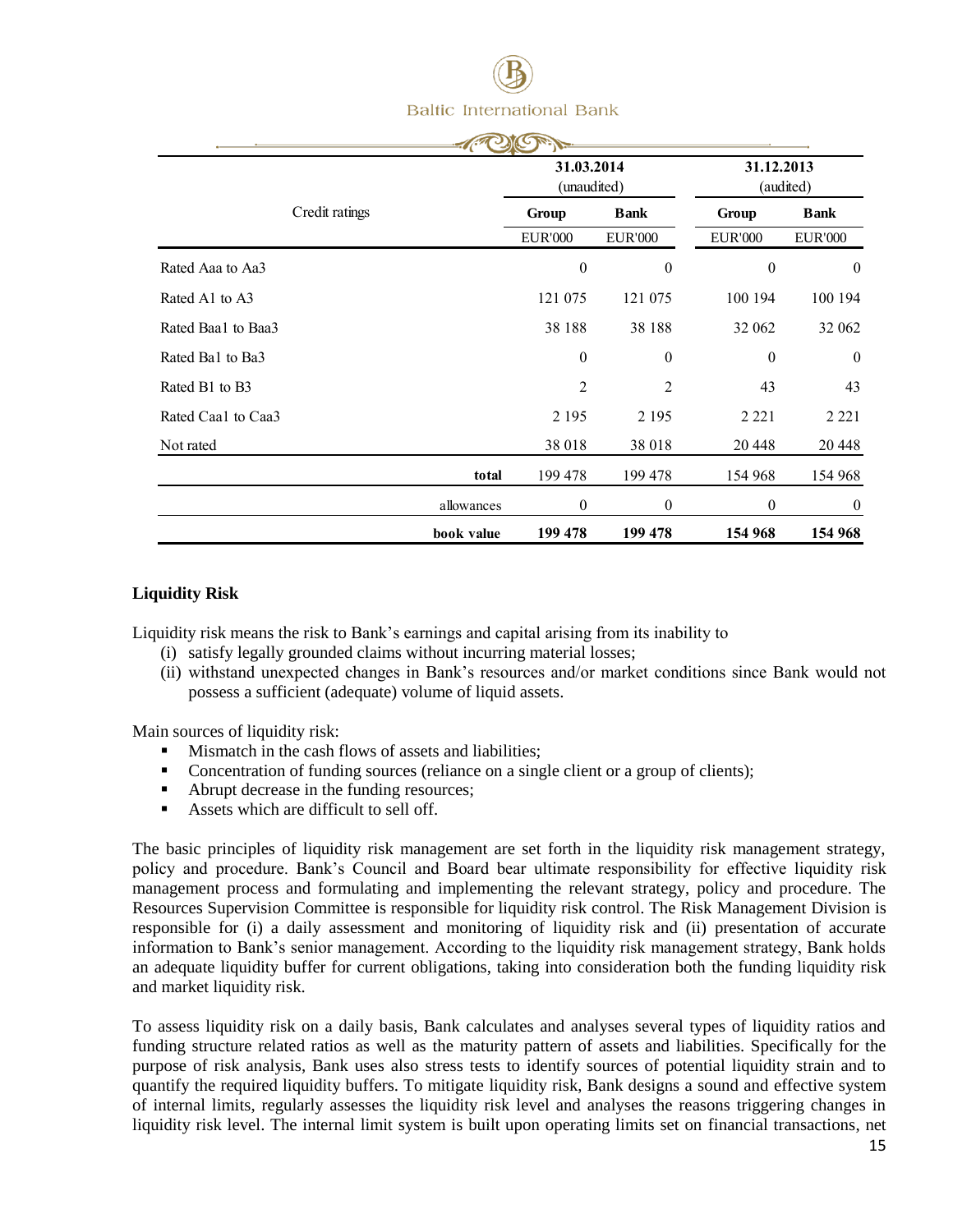**POGET** 

positions (within the maturity pattern of assets and liabilities), liquidity ratios and funding structure related ratios. To timely identify adverse tendencies (vulnerabilities), such as an abrupt runoff of customer deposits, or asset-liability mismatch, Bank has developed the early warning indicator methodology. When analysing the adverse tendencies, Bank evaluates whether liquidity risk mitigation arrangements should be taken (for instance, to build up additional liquidity buffers).

To reduce the impact of adverse events on Bank's financial condition in a timely and cost- proportionate manner, Bank has the Liquidity Contingency Funding Plan (plan for continuing as a going concern during liquidity crisis) in place. The Plan sets forth the principles for identifying a liquidity crisis and the appropriate measures to be taken to overcome stressed situations. The purpose of Bank's Liquidity Contingency Funding Plan is to protect the interest of Bank's depositors, creditors and shareholders and to prevent a shortage of liquid assets.

As at 31 March 2014, the Bank's liquidity ratio was 76.86 percent (31 December 2013: 71.53 percent), above the 60-percent regulatory threshold as set by the FCMC.

#### **Market risk**

Market risk is the risk to the Bank's income/expense (and equity capital) arising from adverse changes in the market prices for financial instruments, commodity prices, foreign exchange rates, and interest rates.

Main sources of market risk:

- Changes in market prices for financial instruments;
- Changes in commodity prices;
- Foreign exchange rate fluctuations;
- Interest rate variability.

Market price risk inherent in securities is the risk that the Bank's income/expense (and equity capital) and originates from unfavourable security price variations in the securities market.

The Bank-approved Procedure for Managing Risk Inherent in Securities Portfolio sets forth the risk management objectives and risk assessment criteria in order to prevent the adverse affects of the securities portfolio-related market price risk on the Bank's financial condition.

The Bank conducts the market price risk analysis and control both for its trading book and non-trading (banking) book comprising securities.

To mitigate potential loss from transactions in securities, the Bank uses various techniques that allow Bank to prevent and identify, in a timely manner, the factors that increase the risk inherent in the securities.

The analysis of market price risk inherent in securities stipulates: measurement of market price volatility, determination of market liquidity (for each position in a particular security and the overall open position in securities comprised within the portfolio); determination of the level of concentration (by actual issuers, countries, and economic sectors.

To hedge risks inherent in securities-based transactions, the Bank sets limits on risk-taking (risks associated with the securities contained within the portfolio); limits on diversification of the securities portfolio; limits on liquidity.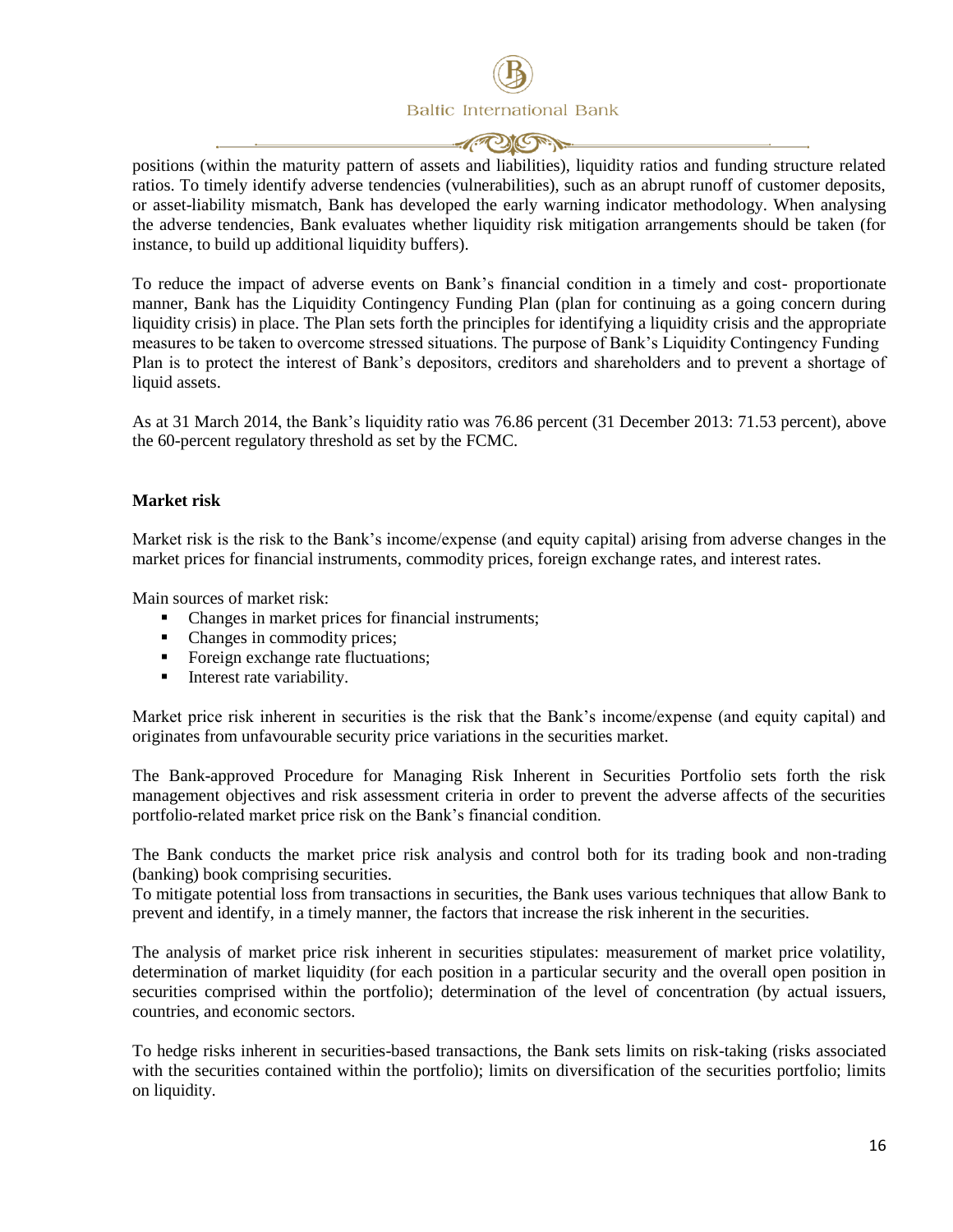

#### **Foreign Exchange Risk**

Foreign exchange risk (or foreign currency risk) is the risk associated with re-measurement of on and off balance sheet items into domestic currency and resulting from fluctuating foreign currency rates (gold is treated akin to foreign currency).

Main sources of foreign exchange risk:

- A substantial amount of the net open foreign-currency positions (NOFP);
- Foreign exchange rate fluctuations.

To manage foreign exchange risk, the Bank has formulated and adopted the Foreign Exchange Risk Management Policy. The Resources Supervision Committee is responsible for ensuring compliance with the Policy which establishes the foreign exchange exposure limits. To meet the requirements of the Credit Institutions Act, the net open position in any foreign currency may not exceed 10 percent, while the sum of overall foreign exchange exposure and the net position in gold may not exceed 20 percent of the Bank's equity.

Figures show that a 10 percent weakening of the euro against other currencies may have a material impact on the Bank's (Group's) profit:

|                                     | 31.03.2014<br>(unaudited) |            |  |  |
|-------------------------------------|---------------------------|------------|--|--|
|                                     | <b>USD</b>                | <b>GBP</b> |  |  |
| Rate valid                          | 1.379                     | 0.828      |  |  |
| Foreign currency position (EUR'000) | 481                       | -66        |  |  |
| Profit/(loss) (EUR'000)             | -66                       |            |  |  |

#### **Interest Rate Risk**

Interest rate risk is the risk that fluctuating interest rates will adversely affect Bank's earnings and Bank's economic value.

Main sources of interest rate risk:

- *repricing risk* means the probability of experiencing a financial loss due to timing differences in the residual maturity and repricing of Bank's assets, liabilities and off-balance sheet (OBS) positions;
- *yield curve risk* means the probability of experiencing a financial loss due to unanticipated changes in the slope and shape of the yield curve (a graphical depiction of the relationship between the yield and maturity);
- **•** *basis risk* means the probability of experiencing a financial loss due to changes in interest rates for financial instruments with identical re-pricing characteristics/ frequencies and differing interest rate characteristics;
- *optionality risk* means the probability of experiencing a financial loss due to the existence of the express or implied options embedded in financial instruments.

Bank's Board bears ultimate responsibility for assessing interest rate risk and establishing an effective interest rate risk management process to enable Bank to mitigate the risk. The Resources Supervision Committee, in close liaison with the Risk Management Division ensures that interest rate risk is monitored and managed in a proper manner. Bank's Interest Rate Risk Management Policy and Procedure set forth the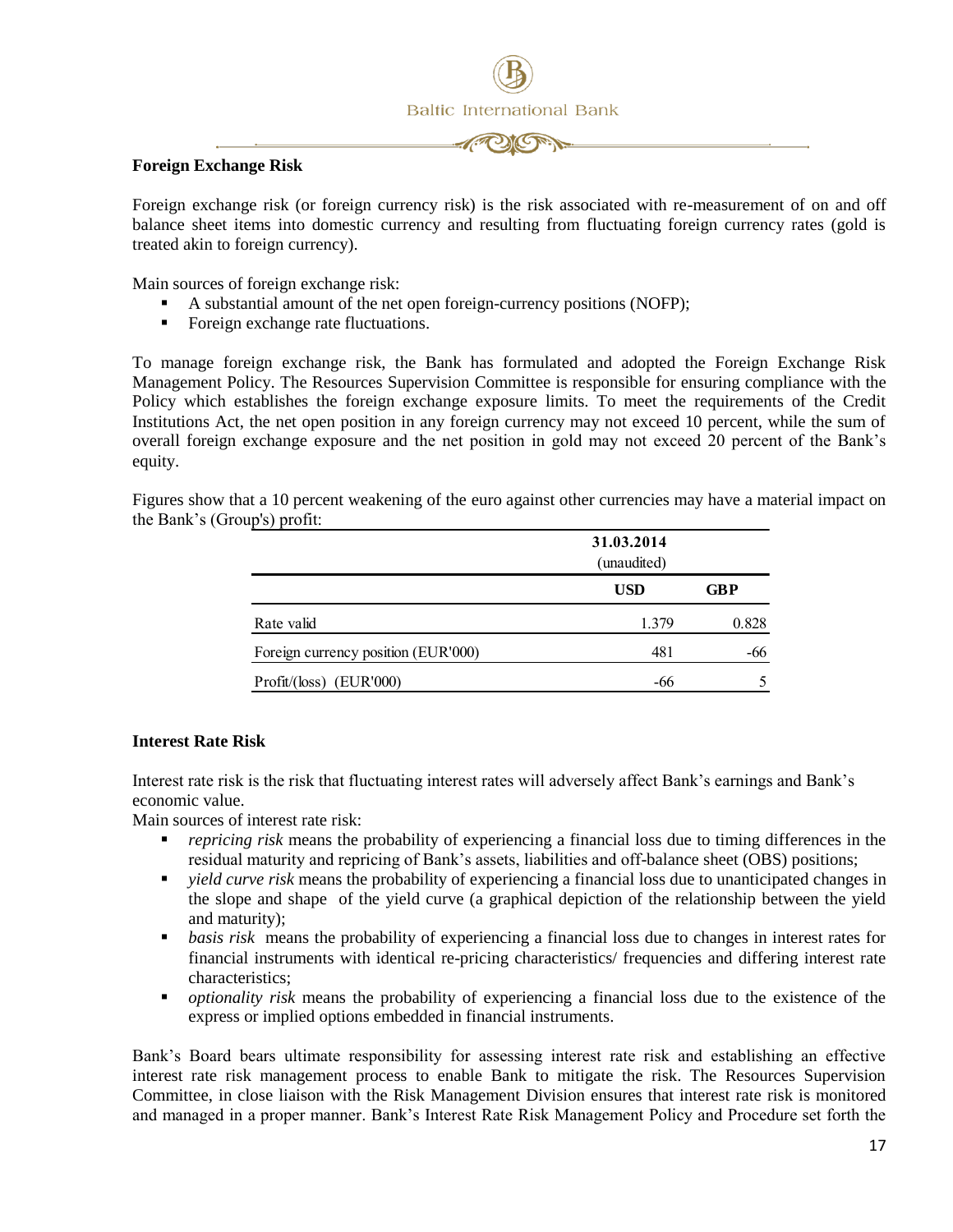

methodology for interest rate risk measurement, which enables Bank to estimate the impact of interest rate risk on Bank's earnings and economic value. Bank uses quantitative techniques of measuring interest rate risk such as:

- *Gap analysis technique*. Gap analysis is used to measure the material effects of parallel increase in interest rate (a 1 percentage point increase or a 100 bp upward swing in interest rates) on Bank's annualised net interest income (NII), assuming that interest rates change concurrently, i.e. changes in interest rates simultaneously affect assets and liabilities appearing on the balance sheet.
- *Simplified duration method*. Duration analysis is used to estimate the impact of abrupt and unanticipated interest rate swings on Bank's economic value.
- Bank performs *stress testing* and scenario analysis through simulating different adverse situations. The scenarios incorporate both internal and external events that negatively affect Bank's asset / liability maturity structure, thus causing asset-liability imbalances and net interest income volatility.

To hedge interest rate risk, Bank establishes operating limits for (i) a tolerable decrease in the economic value and (ii) potential changes in the net interest income variable.

Information about how interest rate changes affect the Bank's annual net interest income is disclosed on page 108 (107) of annual report 2013.

#### **Operational risk**

Operational risk is the risk of direct or indirect loss resulting from inadequate or failed internal processes, people and systems or from external events, excluding compliance and strategic risk. Operational risk is inherent in all Group's and Bank's objects (processes, products and activities).

According to the Bank's internal classification scheme, operational risk sources are divided up into the following categories: risk of system failure or unreliability; risk of IT system and risk of software failure; risk of poor methodology; risk of poor organisational structure; risk of human errors or oversights; risk of internal fraud and risk of external fraud; risk of external interference (adverse affect on the processes); inappropriate employment practices and workplace safety; incorrect attitude towards clients, inappropriate products and business practices, lack of proper execution, delivery and process management; legal documentation risk.

The Bank has adopted the Operational Risk Management Policy and Operational Risk Management Procedure which set forth operational risk objectives, principles and stages of risk assessment. The Bank's operational risk management process is divided into four steps: identification, evaluation, regulation and control.

According to the internal guidance documents, operational risk identification encompasses the identification and classification of operational risk objects, sources, losses stemming from adverse events.

To measure operational risk, the Bank applies three methods: expert method, the system of risk indicators, and the 'actual loss' method (the loss modelling method which collects actual loss data from the recorded adverse events.

Bank ensures that the identified operational risk (inherent in all significant banking product, activities, processes and systems) and losses stemming from adverse events are being monitored on a regular basis, in line with the frequency and nature of the changes occurring in the Bank's business environment in order to timely detect and prevent inconsistencies in the Operational Risk Management Policy and Operational Risk Management Procedure and, hence, to reduce the probability of operating loss.

Operational risk supervision encompasses ongoing control of operational risk resulting in that the Bank updates its register of adverse events, makes decision about the Bank's readiness to take on operational risk, and determines the level of basis operational risk and the level of acceptable operational risk.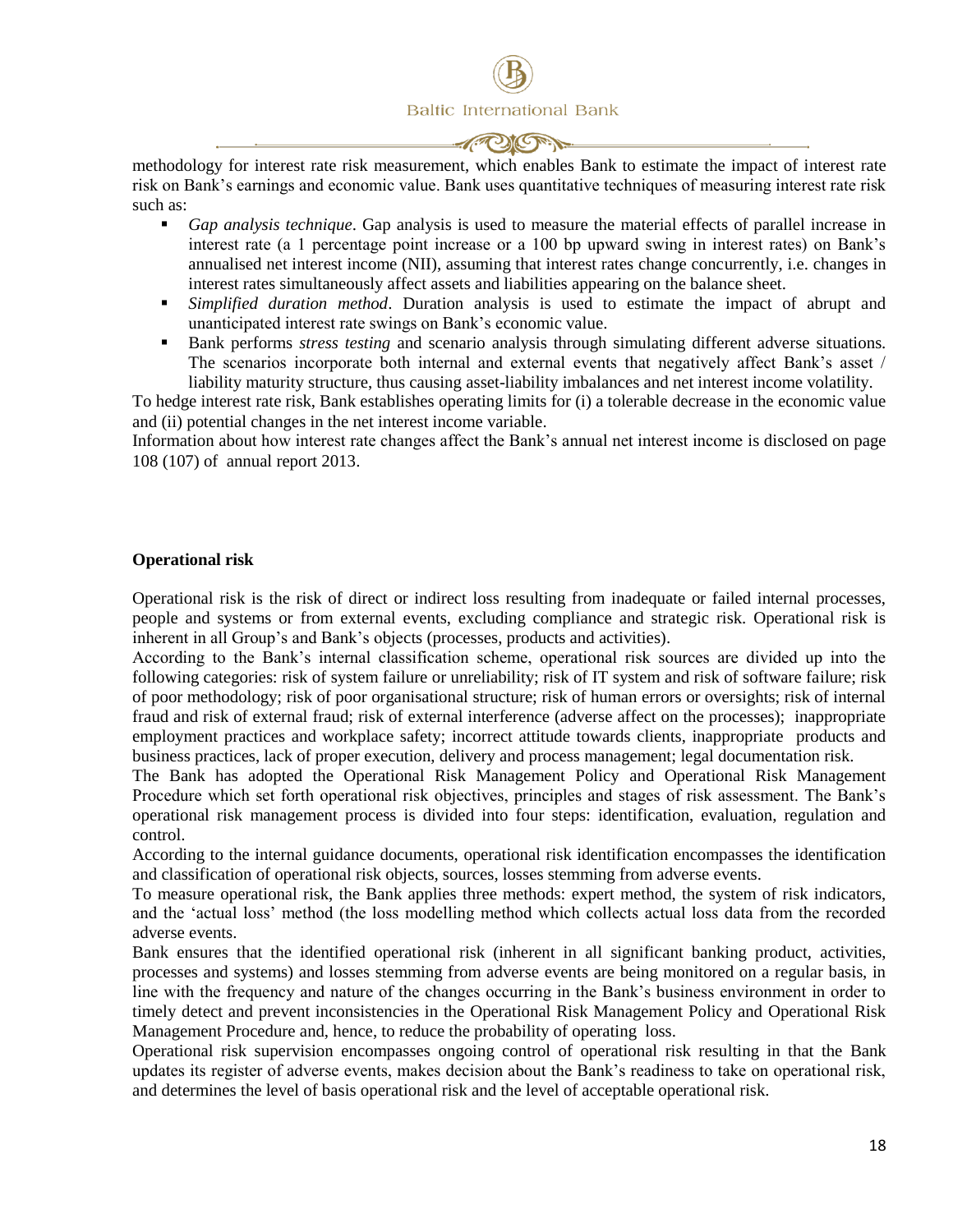In order to timely detect and prevent adverse events and their sources, the Bank records losses arising from the adverse events in the Register of adverse events. The Bank singles out the internal collected data about actual and/or potential losses as well as the external collected data about actual and/or potential losses.

The Bank maintains bank-wide operational risk management (all organisational units are involved in the operational risk management process). The Bank's framework for delineation of responsibilities and authorities and decision-making (the framework's purpose is to ensure appropriate operational risk management process) is distinguished by the necessary flexibility and integrity.

#### **Compliance risk**

Compliance risk is the risk of legal or regulatory sanctions, material financial loss, or loss to reputation and franchise value the Bank may suffer as a result of its failure to comply with laws, regulations and rules, related self-regulatory organisation standards (together, "compliance laws, rules and standards").

Compliance risk is also referred to as integrity risk, because the Bank's reputation is closely connected with its adherence to principles of integrity and fair dealing.

Compliance risk is the risk that can

 result in lost earnings and/or can cause additional expenses (lead to reduced franchise value of Bank);

Compliance risk is the risk that can

- result in lost earnings and/or can cause additional expenses (lead to reduced franchise value of the Bank);
- **lead to lessened expansion potential; compliance risk arises from violations of, or non-conformance** with laws, rules, regulations, prescribed practices, or ethical standards;
- result in an adverse opinion from the Bank's clients, counterparties, shareholders, regulatory and supervisory authorities.

Compliance risk identification is carried out according to the Bank-adopted Compliance and Reputational Risks Management Policy and Compliance and Reputational Risks Management Procedure.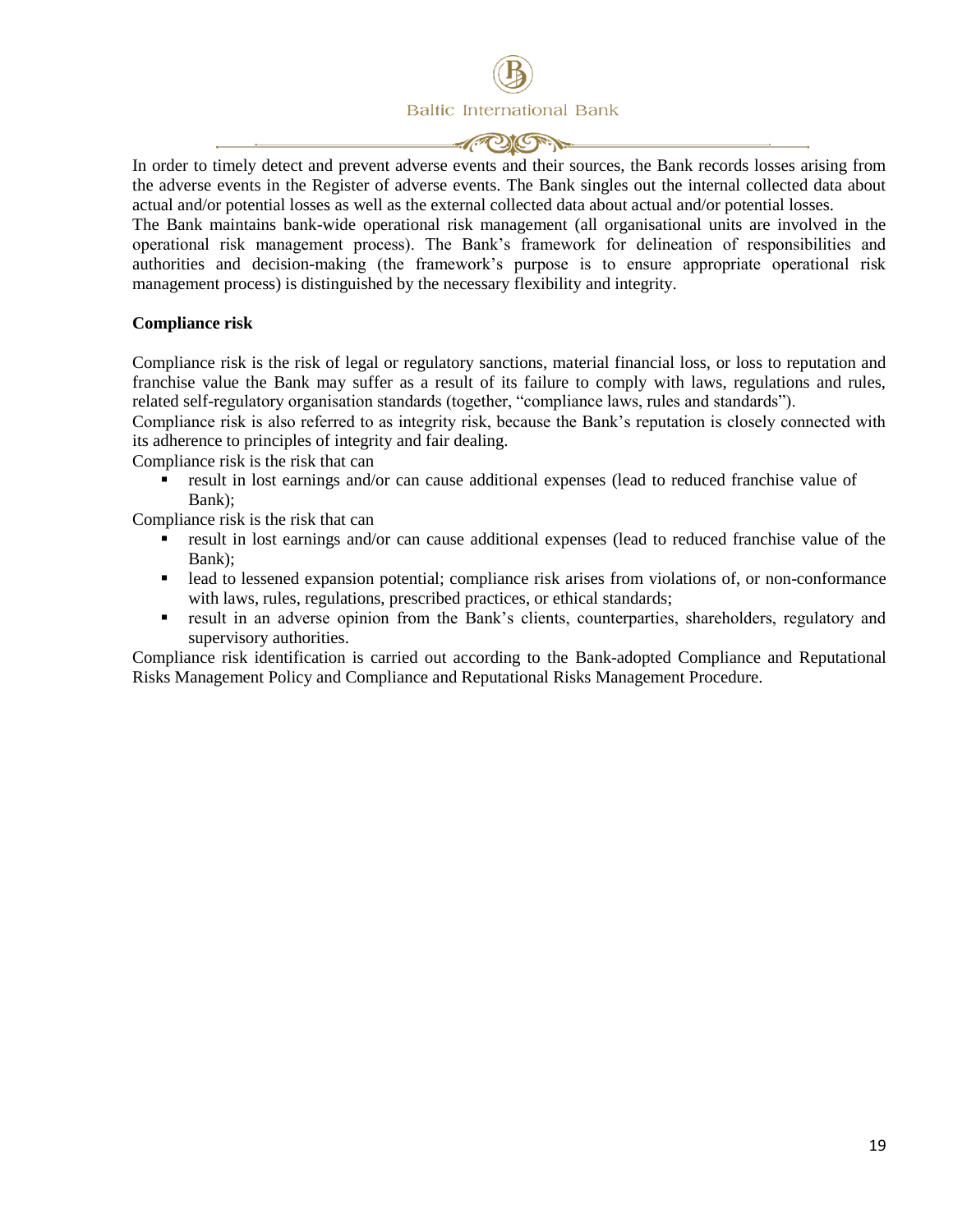## 

<span id="page-19-0"></span>

| <b>Income statement</b> |  |
|-------------------------|--|
|-------------------------|--|

|                                                                                   | 01.01.2014.-31.03.2014. |                  | 01.01.2013.-31.03.2013. |                  |  |
|-----------------------------------------------------------------------------------|-------------------------|------------------|-------------------------|------------------|--|
| Item                                                                              | (unaudited)             |                  | (audited)               |                  |  |
|                                                                                   | Group                   | <b>B</b> ank     | Group                   | <b>Bank</b>      |  |
|                                                                                   | EUR'000                 | EUR'000          | EUR'000                 | <b>EUR'000</b>   |  |
| Interest income                                                                   | 2 0 3 0                 | 2047             | 2021                    | 2042             |  |
| Interest expense                                                                  | $-585$                  | $-585$           | $-550$                  | $-550$           |  |
| Dividend income                                                                   | $\Omega$                | 0                |                         |                  |  |
| Fee and commission income                                                         | 1 636                   | 1 637            | 1 1 4 5                 | 1 1 4 5          |  |
| Fee and commission expense                                                        | $-271$                  | $-271$           | $-179$                  | $-179$           |  |
| Net realised gain/loss on financial assets and financial liabilities carried at   |                         |                  |                         |                  |  |
| amortised cost                                                                    | $\mathbf{0}$            | $\boldsymbol{0}$ | $\boldsymbol{0}$        | 0                |  |
| Net realised gain/loss on available for sale financial assets                     | $\Omega$                | $\Omega$         | $\Omega$                | $\Omega$         |  |
| Net gain/loss on financial assets and financial liabilities held for trading      | $-160$                  | $-160$           | $\overline{c}$          | $\overline{c}$   |  |
| Net gain/loss on financial assets and financial liabilities at fair value through |                         |                  |                         |                  |  |
| profit or loss                                                                    | $\Omega$                | 0                | $\mathbf{0}$            | 0                |  |
| Changes in fair value of the hedged items                                         | $\Omega$                | $\Omega$         | $\Omega$                | $\overline{0}$   |  |
| Gain/loss on trade in and revaluation of foreign currencies                       | 308                     | 308              | 332                     | 332              |  |
| Gain/loss on derecognition of property, plant and equipment, investment           |                         |                  |                         |                  |  |
| property and intangible assets                                                    | $\Omega$                | 0                | $\mathbf{0}$            | $\boldsymbol{0}$ |  |
| Other income                                                                      | 162                     | 116              | 108                     | 49               |  |
| Other expenses                                                                    | $-67$                   | -66              | $-36$                   | $-32$            |  |
| Administrative expenses                                                           | $-2672$                 | $-2643$          | $-2219$                 | $-2184$          |  |
| Depreciation                                                                      | $-304$                  | $-304$           | $-272$                  | $-272$           |  |
| Result of provisions for doubtful debts                                           | 5                       | 5                | 37                      | 37               |  |
| <b>Impairment</b> losses                                                          | $\Omega$                | $\overline{0}$   | $\Omega$                | $\theta$         |  |
| Profit/loss before corporate income tax                                           | 82                      | 84               | 390                     | 391              |  |
| Corporate income tax                                                              | $\Omega$                | $\Omega$         | $\Omega$                | $\theta$         |  |
| Profit/loss for the current year                                                  | 82                      | 84               | 390                     | 391              |  |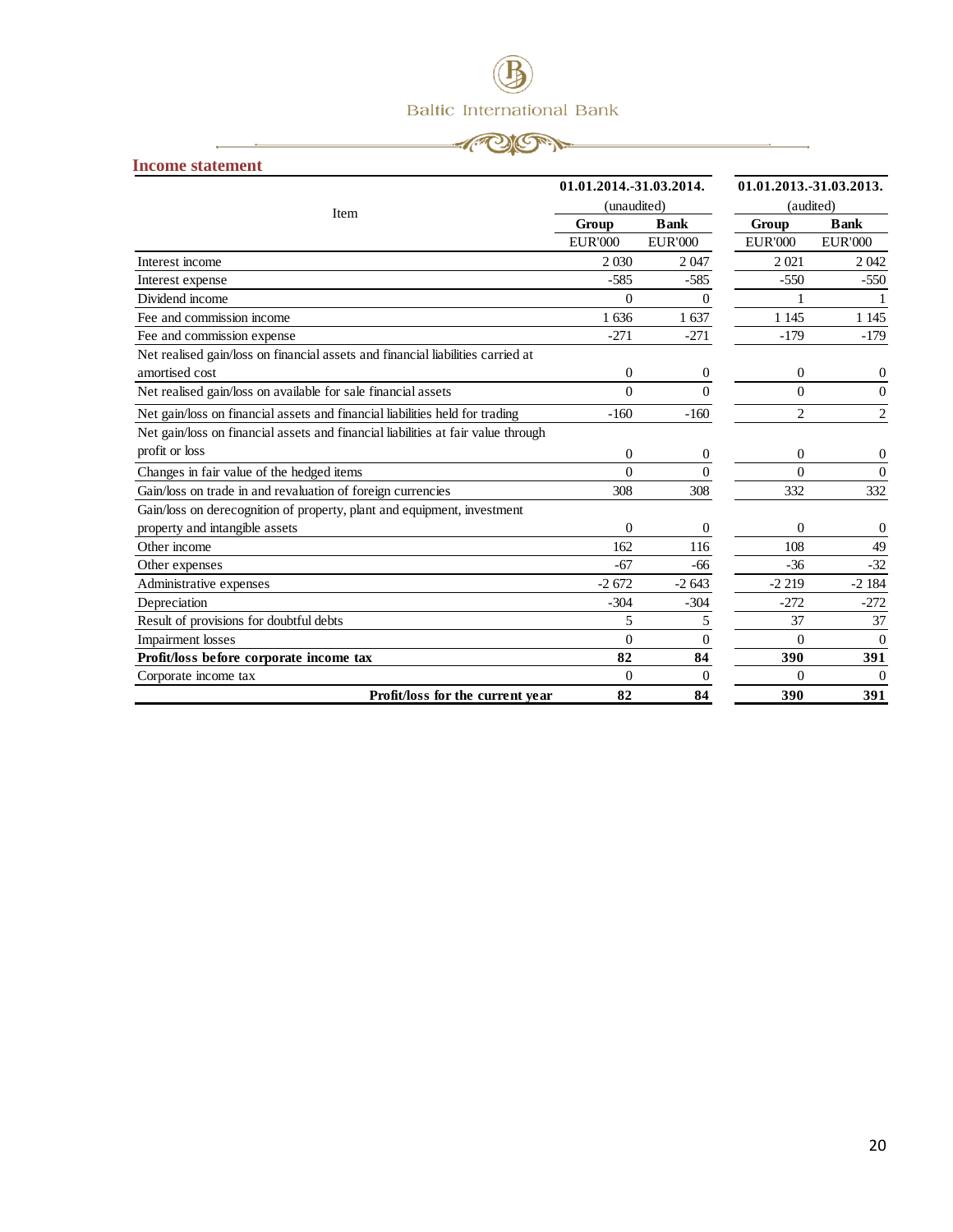#### **APION**

-.

<span id="page-20-0"></span>

| <b>Balance sheet statement</b>                                            |                  |                  |                  |                  |
|---------------------------------------------------------------------------|------------------|------------------|------------------|------------------|
|                                                                           | 31.03.2014       |                  | 31.12.2013       |                  |
| Item                                                                      | (unaudited)      |                  | (audited)        |                  |
|                                                                           | Group            | <b>Bank</b>      | Group            | <b>Bank</b>      |
|                                                                           | <b>EUR'000</b>   | <b>EUR'000</b>   | <b>EUR'000</b>   | <b>EUR'000</b>   |
| Cash and due from central banks repayable on demand                       | 16 5 45          | 16 540           | 31 446           | 31 444           |
| Due from credit institutions repayable on demand                          | 188 961          | 188 961          | 133 088          | 133 088          |
| Financial assets held for trading                                         | 1 806            | 1 806            | 3 1 3 5          | 3 1 3 5          |
| Financial assets at fair value through profit or loss                     | $\overline{0}$   | $\overline{0}$   | $\mathbf{0}$     | $\Omega$         |
| Financial assets available for sale                                       | 12 747           | 12747            | 4 3 8 2          | 4 3 8 2          |
| Loans and receivables                                                     | 107 456          | 109 196          | 123 441          | 125 461          |
| Other due from credit institutions                                        | 10 517           | 10 5 17          | 21 880           | 21 880           |
| Loans                                                                     | 96 939           | 98 679           | 101 561          | 103 581          |
| Investments held to maturity                                              | 4 9 7 9          | 4979             | 5 7 1 3          | 5 7 1 3          |
| Change in fair value of a hedged portion of the portfolio attributable to | $\boldsymbol{0}$ | $\Omega$         | $\Omega$         | $\theta$         |
| the interest rate risk                                                    |                  |                  |                  |                  |
| Deferred expenses and accrued income                                      | 2052             | 2052             | 2 2 6 2          | 2 2 6 1          |
| Fixed assets                                                              | 17 569           | 17 569           | 17 503           | 17 503           |
| Investment property                                                       | 7920             | 4 1 6 0          | 7919             | 4 1 6 0          |
| Intangible assets                                                         | 4 4 8 0          | 4 4 8 0          | 4 5 6 8          | 4568             |
| Investments in associated and related companies                           | 1 1 4 5          | 3 0 8 8          | 1 1 4 5          | 3 0 8 8          |
| Current tax assets                                                        | 285              | 285              | 228              | 228              |
| Other assets                                                              | 2514             | 2 1 6 7          | 2 0 6 4          | 1 625            |
| <b>Total assets</b>                                                       | 368 459          | 368 030          | 336 894          | 336 656          |
| Liabilities to central banks                                              | $\overline{0}$   | 0                | 0                | $\theta$         |
| Due to credit institutions repayable on demand                            | 288              | 288              | 7626             | 7626             |
| Financial liabilities held for trading                                    | 1                | 1                | 623              | 623              |
| Financial liabilities at fair value through profit or loss                | $\theta$         | 0                | $\mathbf{0}$     | $\overline{0}$   |
| Financial liabilities valued at depreciated cost                          | 330 940          | 330 956          | 291 436          | 291 444          |
| Term liabilities due to credit institutions                               | 0                | 0                | 0                | 0                |
| Deposits                                                                  | 310 453          | 310 469          | 275 281          | 275 289          |
| Subordinated liabilities                                                  | 12 254           | 12 2 5 4         | 11 102           | 11 102           |
| Debt securities in issue                                                  | 8 2 3 3          | 8233             | 5 0 5 3          | 5053             |
| Financial liabilities arising from the transfer of financial assets       | 0                | $\boldsymbol{0}$ | $\boldsymbol{0}$ | $\boldsymbol{0}$ |
| Change in fair value of a hedged portion of the portfolio attributable to | $\mathbf{0}$     | $\overline{0}$   | $\mathbf{0}$     | $\mathbf{0}$     |
| the interest rate risk                                                    |                  |                  |                  |                  |
| Deferred income and accrued expenses                                      | 1 0 2 2          | 1 0 2 2          | 1 1 6 9          | 1 1 67           |
| Provisions                                                                | $\overline{0}$   | $\Omega$         | $\Omega$         | $\theta$         |
| Tax liabilities                                                           | 1 270            | 1 270            | 1 270            | 1 270            |
| Other liabilities                                                         | 1796             | 1 0 9 1          | 1 692            | 1 1 9 0          |
| <b>Total liabilities</b>                                                  | 335 317          | 334 628          | 303 816          | 303 320          |
| Shareholders' equity                                                      | 33 142           | 33 402           | 33 078           | 33 336           |
| Total liabilities and shareholders' equity                                | 368 459          | 368 030          | 336 894          | 336 656          |
| <b>Memorandum</b> items                                                   |                  |                  |                  |                  |
| Contingent liabilities                                                    | 2 5 20           | 2 5 20           | 2 5 4 5          | 2 5 4 5          |
| Commitments to customers                                                  | 13 144           | 13 24 5          | 16 686           | $16\,790$        |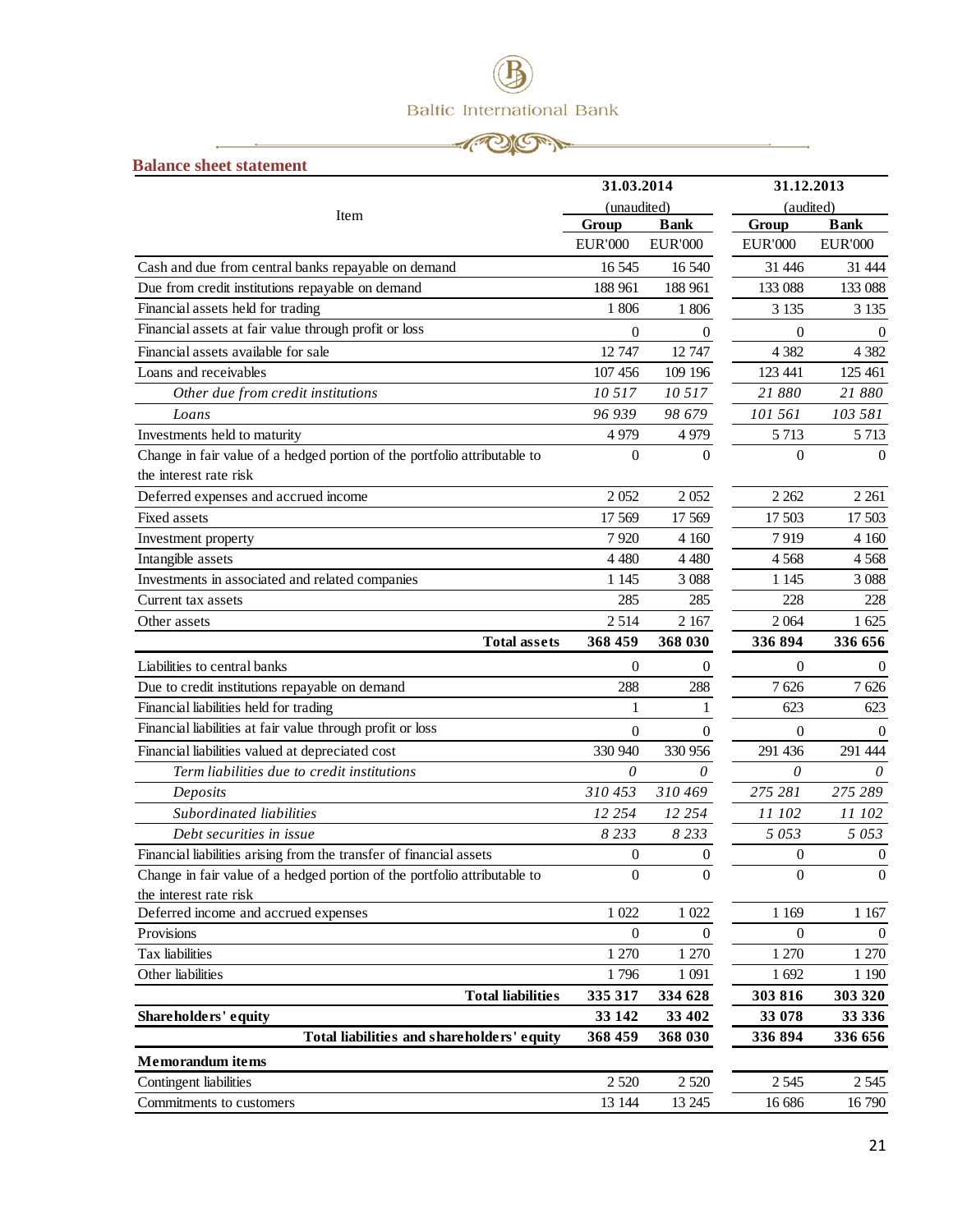|  |  | $-1$ ( $\sim$ $\sim$ $-$ |  |
|--|--|--------------------------|--|
|  |  |                          |  |

 $\overline{\phantom{a}}$ 

<span id="page-21-0"></span>

| N <sub>o</sub> | Item                                                                                                        | 31.03.2014       |                  |
|----------------|-------------------------------------------------------------------------------------------------------------|------------------|------------------|
|                |                                                                                                             | (unaudited)      |                  |
|                |                                                                                                             | Group            | <b>Bank</b>      |
|                |                                                                                                             | <b>EUR'000</b>   | <b>EUR'000</b>   |
| 1.             | Own funds $(1.1.+1.2.)$                                                                                     | 37 797           | 38 401           |
| 1.1.           | Tier 1 capital (1.1.1.+1.1.2.)                                                                              | 28 311           | 28 9 15          |
| 1.1.1.         | Common equity Tier 1 capital (CET1 capital)                                                                 | 28 311           | 28 915           |
| 1.1.2.         | Additional Tier 1 capital                                                                                   | $\overline{0}$   | $\theta$         |
| 1.2.           | Tier 2 capital                                                                                              | 9486             | 9486             |
| 2.             | Total risk exposure amount $(2.1.+2.2.+2.3.+2.4.+2.5.+2.6.+2.7.)$                                           | 246 806          | 247 207          |
| 2.1.           | Risk weighted exposure amounts for credit, counterparty credit and dilution risks and<br>free deliveries    | 217814           | 218 337          |
| 2.2.           | Total risk exposure amount for settlement/delivery                                                          | $\mathbf{0}$     | $\theta$         |
| 2.3.           | Total risk exposure amount for position, foreign exchange and commodities risks                             | 3016             | 3 0 16           |
| 2.4.           | Total risk exposure amount for operational risk                                                             | 25 976           | 25 854           |
| 2.5.           | Total risk exposure amount for credit valuation adjustment                                                  | $\Omega$         | $\boldsymbol{0}$ |
| 2.6.           | Total risk exposure amount related to large exposures in the trading book                                   | $\Omega$         | $\mathbf{0}$     |
| 2.7.           | Other risk exposure amounts                                                                                 | $\Omega$         | $\mathbf{0}$     |
| 3.             | Capital ratios and capital levels                                                                           |                  |                  |
| 3.1.           | CET1 capital ratio (1.1.1./2.*100)                                                                          | 11.47            | 11.70            |
| 3.2.           | Surplus(+)/Deficit(-) of CET1 capital (1.1.1.-2.*4.5%)                                                      | 17 205           | 17791            |
| 3.3.           | T1 capital ratio $(1.1./2.*100)$                                                                            | 11.47            | 11.70            |
| 3.4.           | Surplus $(+)$ /Deficit $(-)$ of T1 capital $(1.1.-2.*6%)$                                                   | 13 503           | 14 083           |
| 3.5.           | Total capital ratio (1./2.*100)                                                                             | 15.31            | 15.53            |
| 3.6.           | Surplus $(+)$ /Deficit $(-)$ of total capital $(1.-2.*8%)$                                                  | 18 0 53          | 18 625           |
| 4.             | Combined Buffer Requirement (4.1.+4.2.+4.3.+4.4.+4.5.)                                                      | 0                | $\bf{0}$         |
| 4.1.           | Capital conservation buffer                                                                                 | $\boldsymbol{0}$ | $\boldsymbol{0}$ |
| 4.2.           | Institution specific countercyclical capital buffer                                                         | $\boldsymbol{0}$ | $\boldsymbol{0}$ |
| 4.3.           | Systemic risk buffer                                                                                        | $\boldsymbol{0}$ | $\mathbf{0}$     |
| 4.4.           | Systemically important institution buffer                                                                   | $\boldsymbol{0}$ | $\boldsymbol{0}$ |
| 4.5.           | Other Systemically Important Institution buffer                                                             | $\boldsymbol{0}$ | $\mathbf{0}$     |
| 5.             | Capital ratios due to adjustments                                                                           |                  |                  |
| 5.1.           | Provisions or assets value adjustments applying specific policy for the purpose of own<br>funds calculation | 2513             | 2513             |
| 5.2.           | CET1 capital ratio due to adjustments defined in row No 5.1. (%)                                            | 10.96            | 11.19            |
| 5.3.           | Tier 1 capital ratio due to adjustments defined in row No 5.1. (%)                                          | 10.96            | 11.19            |
| 5.4.           | Total capital ratio due to adjustments defined in row No 5.1. (%)                                           | 14.30            | 14.52            |